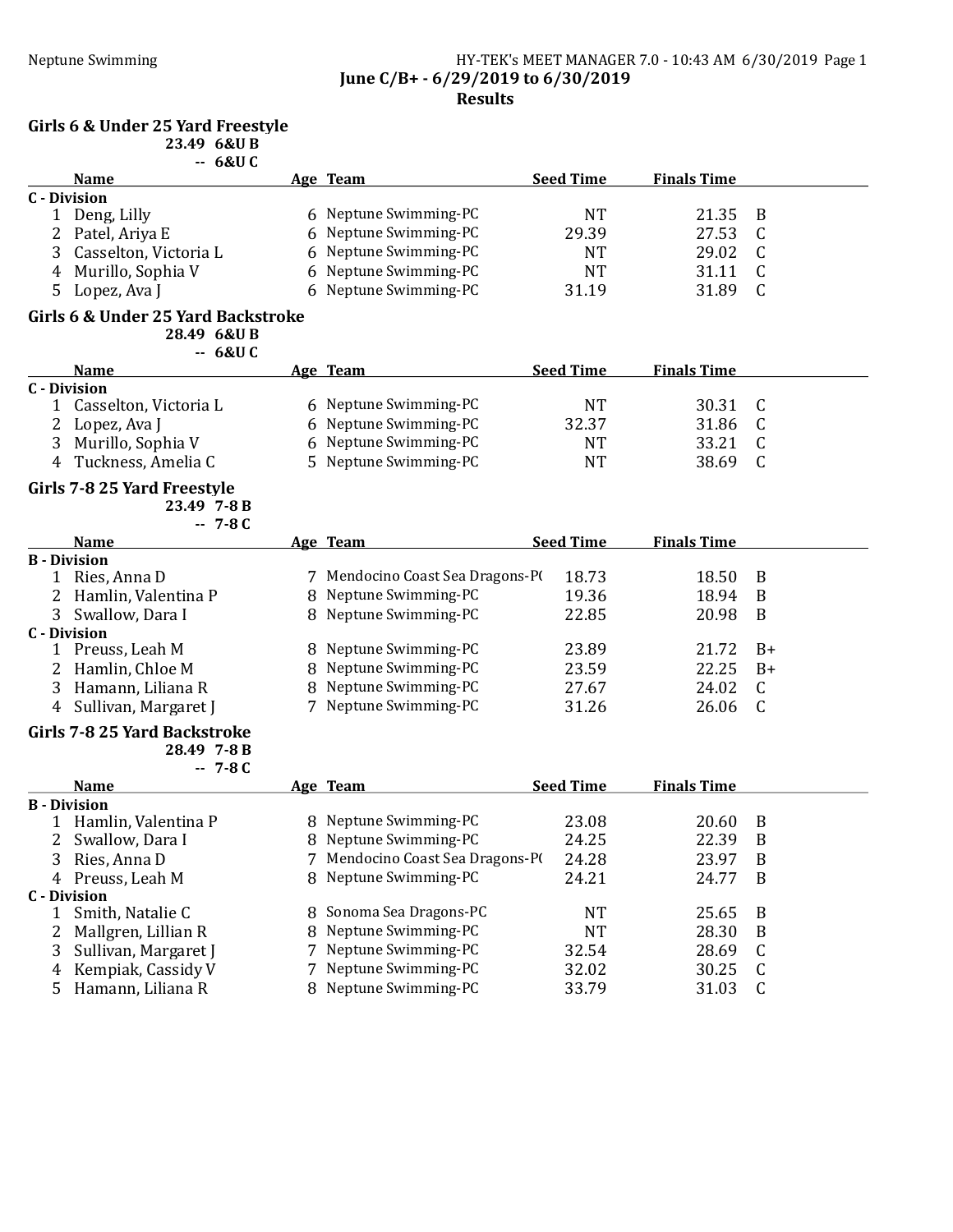### Neptune Swimming HY-TEK's MEET MANAGER 7.0 - 10:43 AM 6/30/2019 Page 2 June C/B+ - 6/29/2019 to 6/30/2019 Results

#### Girls 7-8 25 Yard Breaststroke

|    | $-7-8C$             |                                |                  |                    |      |
|----|---------------------|--------------------------------|------------------|--------------------|------|
|    | <b>Name</b>         | Age Team                       | <b>Seed Time</b> | <b>Finals Time</b> |      |
|    | <b>B</b> - Division |                                |                  |                    |      |
|    | Hamlin, Valentina P | 8 Neptune Swimming-PC          | 29.90            | 24.98              | B    |
|    | Ries, Anna D        | Mendocino Coast Sea Dragons-PO | 26.36            | 27.15              | B    |
| 3. | Hamlin, Chloe M     | 8 Neptune Swimming-PC          | 29.18            | 27.36              | B    |
| 4  | Preuss, Leah M      | 8 Neptune Swimming-PC          | 30.69            | 27.81              | B    |
|    | C - Division        |                                |                  |                    |      |
|    | Swallow, Dara I     | 8 Neptune Swimming-PC          | <b>NT</b>        | 29.43              | B    |
| 2  | Mallgren, Lillian R | 8 Neptune Swimming-PC          | 35.42            | 30.00              | $B+$ |
|    | Smith, Natalie C    | 8 Sonoma Sea Dragons-PC        | NT               | 32.69              | C    |
| 4  | Hamann, Liliana R   | 8 Neptune Swimming-PC          | <b>NT</b>        | 43.43              |      |
|    | Kempiak, Cassidy V  | 7 Neptune Swimming-PC          | NT               | DQ                 |      |

#### Girls 7-8 25 Yard Butterfly

27.39 7-8 B

|              | $-7-8C$                  |                                  |                  |                    |      |
|--------------|--------------------------|----------------------------------|------------------|--------------------|------|
|              | <b>Name</b>              | <u>Age Team</u>                  | <b>Seed Time</b> | <b>Finals Time</b> |      |
|              | <b>B</b> - Division      |                                  |                  |                    |      |
|              | Ries, Anna D             | 7 Mendocino Coast Sea Dragons-P( | 23.43            | 21.26              | -B   |
|              | 2 Hamlin, Valentina P    | 8 Neptune Swimming-PC            | 26.61            | 25.00              | B    |
| C - Division |                          |                                  |                  |                    |      |
|              | Swallow, Dara I          | 8 Neptune Swimming-PC            | 34.05            | 25.19              | - B+ |
|              | 2 Hamlin, Chloe M        | 8 Neptune Swimming-PC            | 31.02            | 31.40              | C    |
|              | Hamann, Liliana R        | 8 Neptune Swimming-PC            | NT               | 42.91              | C    |
|              | --- Sullivan, Margaret J | 7 Neptune Swimming-PC            | NT               | DQ                 |      |
|              | --- Chetcuti, Elsa R     | Neptune Swimming-PC              | NT               | DQ                 |      |

#### Girls 8 & Under 50 Yard Freestyle

43.99 8&U B -- 8&U C

|   | <b>Name</b>           | Age Team                         | <b>Seed Time</b> | <b>Finals Time</b> |     |
|---|-----------------------|----------------------------------|------------------|--------------------|-----|
|   | <b>B</b> - Division   |                                  |                  |                    |     |
|   | Ries, Anna D          | 7 Mendocino Coast Sea Dragons-P( | 41.40            | 41.18              | B   |
|   | C - Division          |                                  |                  |                    |     |
|   | Swallow, Dara I       | 8 Neptune Swimming-PC            | 49.81            | 46.45 C            |     |
|   | 2 Mallgren, Lillian R | 8 Neptune Swimming-PC            | 52.26            | 49.84              | - C |
|   | 3 Hamann, Liliana R   | 8 Neptune Swimming-PC            | 58.30            | 51.06              |     |
|   | 4 Preuss, Leah M      | 8 Neptune Swimming-PC            | 51.40            | 52.20              |     |
|   | 5 Smith, Natalie C    | 8 Sonoma Sea Dragons-PC          | NT               | 53.91              |     |
| 6 | Sullivan, Margaret J  | 7 Neptune Swimming-PC            | 1:11.18          | 1:00.86            | C   |
|   | Lopez, Ava J          | 6 Neptune Swimming-PC            | 1:21.02          | 1:06.65            | C   |
| 8 | Tuckness, Amelia C    | 5 Neptune Swimming-PC            | NT               | 1:11.10            |     |

# Girls 8 & Under 100 Yard Freestyle

2:00.99 8&U B -- 8&U C

|                     | <b>Name</b>         | Age Team                                | <b>Seed Time</b> | <b>Finals Time</b> |  |
|---------------------|---------------------|-----------------------------------------|------------------|--------------------|--|
| <b>B</b> - Division |                     |                                         |                  |                    |  |
|                     | Hamlin, Valentina P | 8 Neptune Swimming-PC                   | 1:32.09          | $1:27.48$ B        |  |
|                     | Ries, Anna D        | 7 Mendocino Coast Sea Dragons-P(1:30.82 |                  | 1:31.06 B          |  |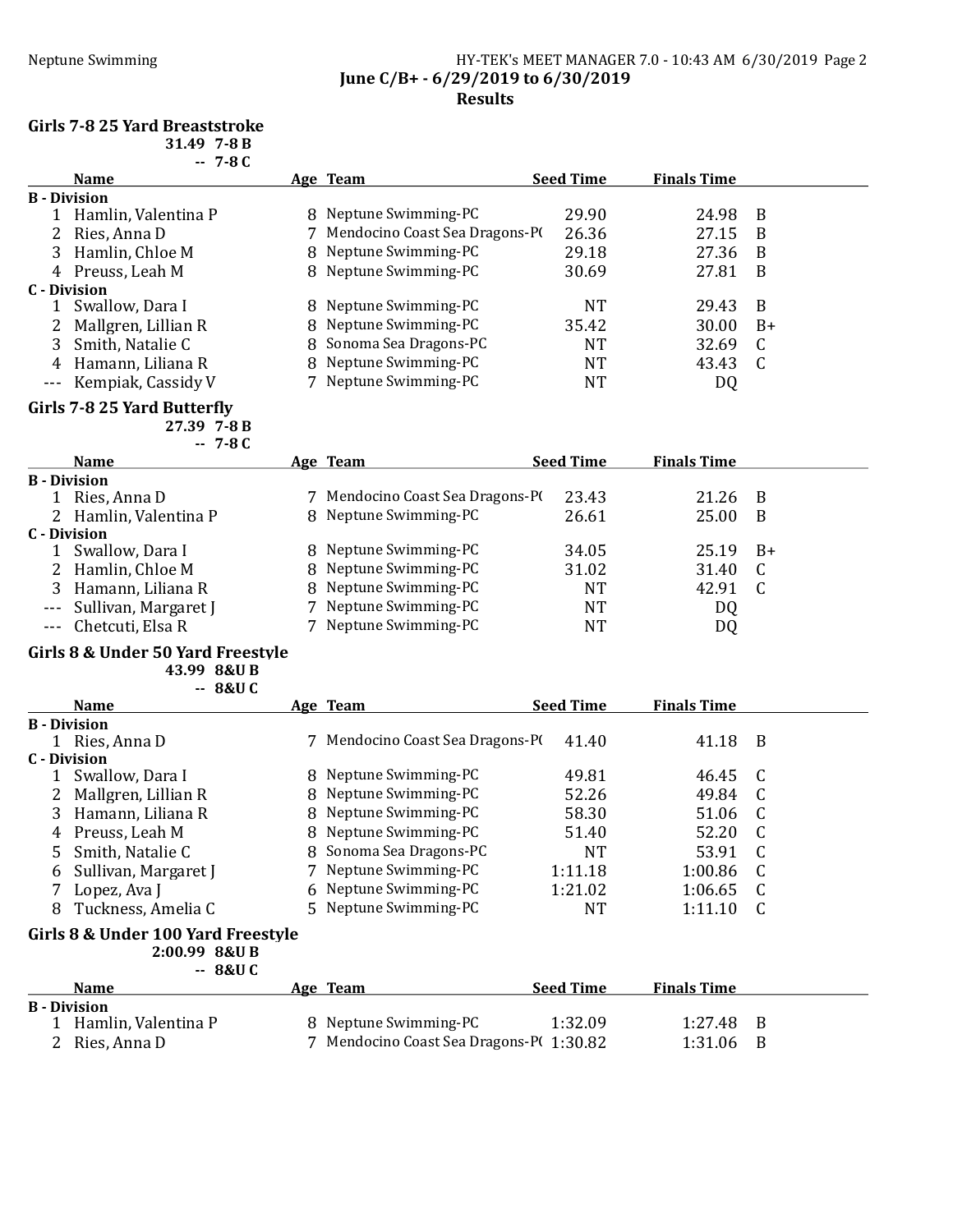| C - Division  (Girls 8 & Under 100 Yard Freestyle)                |    | results                          |                  |                    |                  |
|-------------------------------------------------------------------|----|----------------------------------|------------------|--------------------|------------------|
| <b>Name</b>                                                       |    | Age Team                         | <b>Seed Time</b> | <b>Finals Time</b> |                  |
| <b>C</b> - Division                                               |    |                                  |                  |                    |                  |
| 1 Hamann, Liliana R                                               |    | 8 Neptune Swimming-PC            | 2:07.48          | 1:52.47            | $B+$             |
| 2<br>Villabona, Chloe V                                           |    | 7 Neptune Swimming-PC            | 2:17.79          | 1:54.16            | $B+$             |
| 3 Lopez, Ava J                                                    |    | 6 Neptune Swimming-PC            | <b>NT</b>        | 2:38.65            | C                |
| Girls 8 & Under 50 Yard Backstroke<br>1:02.99 8&U B<br>$-8&0$ C   |    |                                  |                  |                    |                  |
| <b>Name</b>                                                       |    | Age Team                         | <b>Seed Time</b> | <b>Finals Time</b> |                  |
| <b>B</b> - Division                                               |    |                                  |                  |                    |                  |
| Swallow, Dara I<br>1                                              |    | 8 Neptune Swimming-PC            | 54.72            | 49.91              | B                |
| Ries, Anna D<br>2                                                 |    | 7 Mendocino Coast Sea Dragons-PI | 52.63            | 51.88              | B                |
| 3 Preuss, Leah M                                                  |    | 8 Neptune Swimming-PC            | 58.28            | 52.54              | B                |
| <b>C</b> - Division                                               |    |                                  |                  |                    |                  |
| 1 Villabona, Chloe V                                              |    | 7 Neptune Swimming-PC            | 1:03.08          | 1:01.00            | $B+$             |
| 2<br>Casselton, Victoria L                                        |    | 6 Neptune Swimming-PC            | <b>NT</b>        | 1:07.31            | C                |
| Chetcuti, Elsa R                                                  |    | 7 Neptune Swimming-PC            | <b>NT</b>        | DQ                 |                  |
| Hamann, Liliana R<br>$- - -$                                      |    | 8 Neptune Swimming-PC            | 1:10.83          | DQ                 |                  |
| Girls 8 & Under 50 Yard Breaststroke<br>1:10.19 8&U B<br>$-8&U$ C |    |                                  |                  |                    |                  |
| <b>Name</b>                                                       |    | Age Team                         | <b>Seed Time</b> | <b>Finals Time</b> |                  |
| <b>B</b> - Division                                               |    |                                  |                  |                    |                  |
| Hamlin, Valentina P<br>1                                          |    | 8 Neptune Swimming-PC            | 1:01.13          | 54.83              | B                |
| 2 Hamlin, Chloe M                                                 |    | 8 Neptune Swimming-PC            | 1:06.42          | 59.62              | B                |
| <b>C</b> - Division                                               |    |                                  |                  |                    |                  |
| 1 Villabona, Chloe V                                              |    | 7 Neptune Swimming-PC            | <b>NT</b>        | 1:11.07            | C                |
| Preuss, Leah M<br>$- - -$                                         |    | 8 Neptune Swimming-PC            | <b>NT</b>        | DQ                 |                  |
| Girls 8 & Under 50 Yard Butterfly<br>1:06.59 8&U B<br>$-8&U$ C    |    |                                  |                  |                    |                  |
| <b>Name</b>                                                       |    | Age Team                         | <b>Seed Time</b> | <b>Finals Time</b> |                  |
| <b>C</b> - Division<br>1 Ries, Anna D                             |    | 7 Mendocino Coast Sea Dragons-PI | <b>NT</b>        | 49.80              | B                |
| Girls 8 & Under 100 Yard IM<br>2:12.29 8&U B<br>$-8&U$ C          |    |                                  |                  |                    |                  |
| <b>Name</b>                                                       |    | Age Team                         | <b>Seed Time</b> | <b>Finals Time</b> |                  |
| <b>B</b> - Division                                               |    |                                  |                  |                    |                  |
| Hamlin, Valentina P<br>1                                          |    | 8 Neptune Swimming-PC            | 1:44.79          | 1:41.51            | B                |
| Hamlin, Chloe M<br>2                                              | 8  | Neptune Swimming-PC              | 2:11.08          | 2:06.51            | B                |
| Girls 9-10 50 Yard Freestyle<br>38.89 9-10 B<br>$-9-10C$          |    |                                  |                  |                    |                  |
| <b>Name</b>                                                       |    | Age Team                         | <b>Seed Time</b> | <b>Finals Time</b> |                  |
| <b>B</b> - Division                                               |    |                                  |                  |                    |                  |
| Morelle, Chloe A<br>1                                             |    | 10 Neptune Swimming-PC           | 34.09            | 33.24              | B                |
| Boardman, Ela S<br>2                                              | 10 | Neptune Swimming-PC              | 33.88            | 34.33              | B                |
| Lopez, Addison M<br>3                                             |    | 9 Neptune Swimming-PC            | 37.30            | 36.48              | $\boldsymbol{B}$ |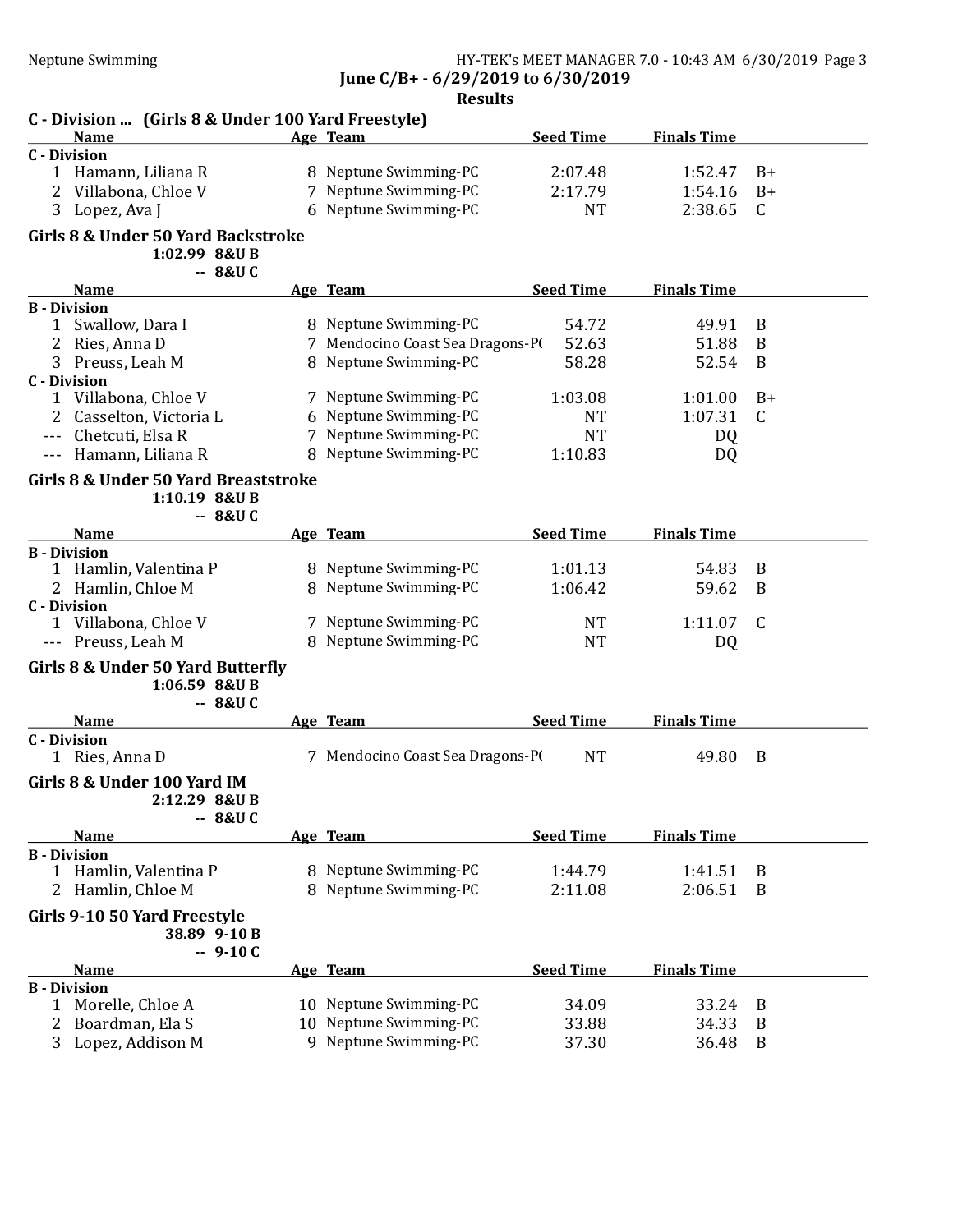# Neptune Swimming HY-TEK's MEET MANAGER 7.0 - 10:43 AM 6/30/2019 Page 4 June C/B+ - 6/29/2019 to 6/30/2019

# Results

# B - Division ... (Girls 9-10 50 Yard Freestyle)

|                                                                                                                                                                                                                                                                                                                                                                                              | <b>Name</b>        |    | Age Team                       | <b>Seed Time</b> | <b>Finals Time</b> |      |
|----------------------------------------------------------------------------------------------------------------------------------------------------------------------------------------------------------------------------------------------------------------------------------------------------------------------------------------------------------------------------------------------|--------------------|----|--------------------------------|------------------|--------------------|------|
|                                                                                                                                                                                                                                                                                                                                                                                              | 4 Ries, Abigail E  | 9. | Mendocino Coast Sea Dragons-P( | 36.72            | 39.47              | C    |
| C - Division                                                                                                                                                                                                                                                                                                                                                                                 |                    |    |                                |                  |                    |      |
|                                                                                                                                                                                                                                                                                                                                                                                              | Noel, Ava L        |    | 9 Neptune Swimming-PC          | 41.32            | 36.29              | B+   |
|                                                                                                                                                                                                                                                                                                                                                                                              | 2 Grady, Eliza A   |    | 9 Neptune Swimming-PC          | 39.53            | 36.85              | $B+$ |
|                                                                                                                                                                                                                                                                                                                                                                                              | Casey, Abigail R   |    | 10 Neptune Swimming-PC         | 41.55            | 38.56              | $B+$ |
| 4                                                                                                                                                                                                                                                                                                                                                                                            | Wangler, Delanie M |    | 9 Neptune Swimming-PC          | 41.32            | 40.32              | - C  |
|                                                                                                                                                                                                                                                                                                                                                                                              | 5 Gardner, Alexa K |    | 9 Neptune Swimming-PC          | 53.55            | 42.14              |      |
| 6                                                                                                                                                                                                                                                                                                                                                                                            | Viduya, Kaylee     |    | 10 Neptune Swimming-PC         | 44.48            | 42.80              |      |
|                                                                                                                                                                                                                                                                                                                                                                                              | Dunlop, Kailyn A   |    | 10 Neptune Swimming-PC         | 42.72            | 43.34              |      |
| 8                                                                                                                                                                                                                                                                                                                                                                                            | Staroba, Marian G  |    | 10 Neptune Swimming-PC         | 44.01            | 43.52              | - C  |
| 9                                                                                                                                                                                                                                                                                                                                                                                            | Morthole, Cora S   |    | 10 Neptune Swimming-PC         | NT               | 45.61              | C    |
| $\frac{1}{2} \frac{1}{2} \frac{1}{2} \frac{1}{2} \frac{1}{2} \frac{1}{2} \frac{1}{2} \frac{1}{2} \frac{1}{2} \frac{1}{2} \frac{1}{2} \frac{1}{2} \frac{1}{2} \frac{1}{2} \frac{1}{2} \frac{1}{2} \frac{1}{2} \frac{1}{2} \frac{1}{2} \frac{1}{2} \frac{1}{2} \frac{1}{2} \frac{1}{2} \frac{1}{2} \frac{1}{2} \frac{1}{2} \frac{1}{2} \frac{1}{2} \frac{1}{2} \frac{1}{2} \frac{1}{2} \frac{$ | Chang, Haeun       |    | 9 Neptune Swimming-PC          | NT               | DQ                 |      |

# Girls 9-10 100 Yard Freestyle

1:29.59 9-10 B

|  | 1 | 0 |
|--|---|---|
|--|---|---|

 $\mathbf{C}$ 

|    | <b>Name</b>           |    | Age Team                              | <b>Seed Time</b> | <b>Finals Time</b> |      |
|----|-----------------------|----|---------------------------------------|------------------|--------------------|------|
|    | <b>B</b> - Division   |    |                                       |                  |                    |      |
|    | Mallon, Ashlin R      |    | 10 Neptune Swimming-PC                | 1:11.87          | 1:11.48            | B    |
|    | Morelle, Chloe A      | 10 | Neptune Swimming-PC                   | 1:14.03          | 1:11.78            | B    |
| 3  | Boardman, Ela S       | 10 | Neptune Swimming-PC                   | 1:15.43          | 1:14.63            | B    |
| 4  | Gretton, Daphne       | 10 | Neptune Swimming-PC                   | 1:19.42          | 1:16.38            | B    |
| 5  | Grady, Eliza A        | 9  | Neptune Swimming-PC                   | 1:27.53          | 1:21.21            | B    |
| 6  | Lopez, Addison M      | 9  | Neptune Swimming-PC                   | 1:27.13          | 1:22.51            | B    |
|    | Ries, Abigail E       | 9  | Mendocino Coast Sea Dragons-P(1:28.56 |                  | 1:22.93            | B    |
|    | C - Division          |    |                                       |                  |                    |      |
|    | HU, Yuhan             | 9  | Neptune Swimming-PC                   | 1:39.46          | 1:21.22            | $B+$ |
|    | Casey, Abigail R      | 10 | Neptune Swimming-PC                   | 1:30.76          | 1:21.56            | $B+$ |
| 3  | Noel, Ava L           | 9  | Neptune Swimming-PC                   | 1:32.89          | 1:25.09            | $B+$ |
| 4  | Montague, Layla H     | 9  | Neptune Swimming-PC                   | 1:31.00          | 1:31.52            | C    |
| 5  | Smith-Vargus, India T | 10 | Neptune Swimming-PC                   | NT               | 1:33.52            |      |
| 6  | Deng, Wendy           | 9  | Neptune Swimming-PC                   | NT               | 1:34.75            |      |
|    | Chetcuti, Stelli J    | 10 | Neptune Swimming-PC                   | 1:50.00          | 1:37.89            |      |
| 8  | Swain, Rylan A        | 9  | Neptune Swimming-PC                   | <b>NT</b>        | 1:38.15            |      |
| 9  | Harger, Chloe L       | 9  | Neptune Swimming-PC                   | 1:48.70          | 1:43.31            |      |
| 10 | Chang, Haeun          |    | Neptune Swimming-PC                   | <b>NT</b>        | 1:56.56            |      |

#### Girls 9-10 50 Yard Backstroke 46.99 9-10 B  $-9-10C$

|   | <b>Name</b>         |    | Age Team                       | <b>Seed Time</b> | <b>Finals Time</b> |      |
|---|---------------------|----|--------------------------------|------------------|--------------------|------|
|   | <b>B</b> - Division |    |                                |                  |                    |      |
|   | Morelle, Chloe A    | 10 | Neptune Swimming-PC            | 37.53            | 36.24              | - B  |
|   | Gretton, Daphne     |    | 10 Neptune Swimming-PC         | 39.24            | 37.74              | B    |
| 3 | Mallon, Ashlin R    |    | 10 Neptune Swimming-PC         | 37.38            | 38.02              | B    |
| 4 | Boardman, Ela S     | 10 | Neptune Swimming-PC            | 38.21            | 38.11              | B    |
|   | 5 Casey, Abigail R  | 10 | Neptune Swimming-PC            | 46.59            | 41.92              | B    |
| 6 | Ries, Abigail E     | 9  | Mendocino Coast Sea Dragons-PO | 45.62            | 45.65              | B    |
|   | Lopez, Addison M    |    | 9 Neptune Swimming-PC          | 46.98            | 46.19              | B    |
|   | C - Division        |    |                                |                  |                    |      |
|   | HU, Yuhan           |    | 9 Neptune Swimming-PC          | 49.21            | 44.56              | $B+$ |
| 2 | Montague, Layla H   |    | Neptune Swimming-PC            | 48.10            | 45.89              | $B+$ |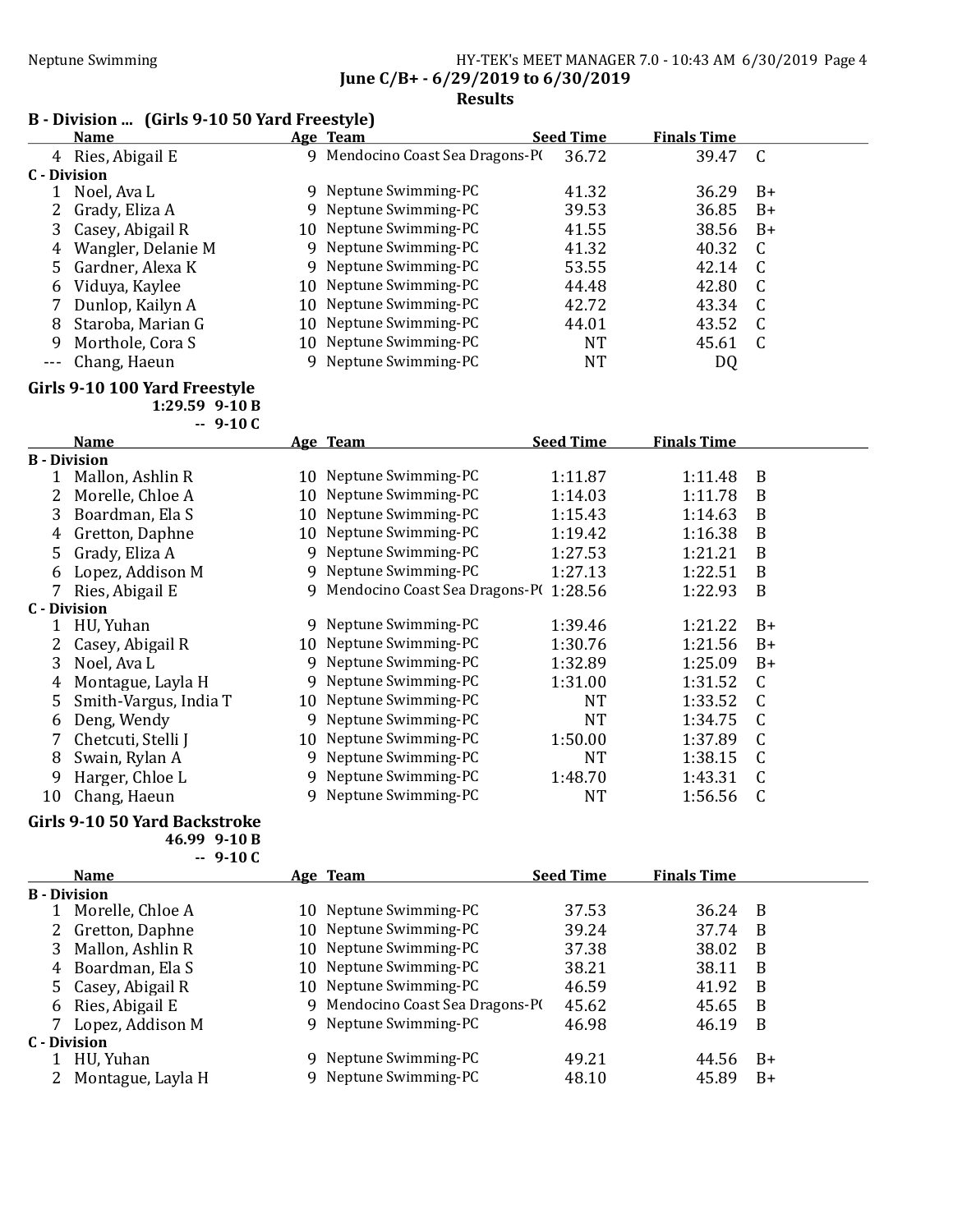Neptune Swimming HY-TEK's MEET MANAGER 7.0 - 10:43 AM 6/30/2019 Page 5 June C/B+ - 6/29/2019 to 6/30/2019

Results

|                     | C - Division  (Girls 9-10 50 Yard Backstroke) |    |                                |                  |                    |              |  |  |  |
|---------------------|-----------------------------------------------|----|--------------------------------|------------------|--------------------|--------------|--|--|--|
|                     | <b>Name</b>                                   |    | Age Team                       | <b>Seed Time</b> | <b>Finals Time</b> |              |  |  |  |
| 3                   | Grady, Eliza A                                |    | 9 Neptune Swimming-PC          | <b>NT</b>        | 47.41              | C            |  |  |  |
| 4                   | Deng, Wendy                                   | 9  | Neptune Swimming-PC            | 50.83            | 48.28              | C            |  |  |  |
| 5                   | Noel, Ava L                                   | 9  | Neptune Swimming-PC            | 48.75            | 48.69              | C            |  |  |  |
| 6                   | Chetcuti, Stelli J                            | 10 | Neptune Swimming-PC            | 51.12            | 52.87              | C            |  |  |  |
|                     | Harger, Chloe L                               | 9  | Neptune Swimming-PC            | 1:06.69          | 59.61              | $\mathsf{C}$ |  |  |  |
| $---$               | Swain, Rylan A                                | 9  | Neptune Swimming-PC            | 1:02.24          | DQ                 |              |  |  |  |
|                     | Girls 9-10 50 Yard Breaststroke               |    |                                |                  |                    |              |  |  |  |
|                     | 53.29 9-10 B                                  |    |                                |                  |                    |              |  |  |  |
|                     | $-9-10C$                                      |    |                                |                  |                    |              |  |  |  |
|                     | <b>Name</b>                                   |    | Age Team                       | <b>Seed Time</b> | <b>Finals Time</b> |              |  |  |  |
| <b>B</b> - Division |                                               |    | 10 Neptune Swimming-PC         | 48.90            |                    |              |  |  |  |
| 1                   | Morelle, Chloe A                              |    |                                |                  | 43.96              | B            |  |  |  |
| 2                   | Gretton, Daphne                               | 10 | Neptune Swimming-PC            | 45.89            | 44.47              | B            |  |  |  |
| 3                   | Boardman, Ela S                               | 10 | Neptune Swimming-PC            | 50.08            | 46.71              | B            |  |  |  |
| 4                   | Lopez, Addison M                              | 9  | Neptune Swimming-PC            | 49.41            | 48.28              | B            |  |  |  |
| 5                   | Casey, Abigail R                              | 10 | Neptune Swimming-PC            | 53.26            | 52.06              | B            |  |  |  |
| <b>C</b> - Division |                                               |    |                                |                  |                    |              |  |  |  |
| 1                   | Mallon, Ashlin R                              |    | 10 Neptune Swimming-PC         | <b>NT</b>        | 42.64              | B            |  |  |  |
| 2                   | HU, Yuhan                                     | 9  | Neptune Swimming-PC            | 53.92            | 50.24              | $B+$         |  |  |  |
| 3                   | Smith-Vargus, India T                         | 10 | Neptune Swimming-PC            | <b>NT</b>        | 50.86              | B            |  |  |  |
| 4                   | Noel, Ava L                                   | 9  | Neptune Swimming-PC            | 55.23            | 51.96              | $B+$         |  |  |  |
| 5                   | Montague, Layla H                             | 9  | Neptune Swimming-PC            | <b>NT</b>        | 53.38              | C            |  |  |  |
| 6                   | Grady, Eliza A                                | 9  | Neptune Swimming-PC            | 57.31            | 54.96              | C            |  |  |  |
| 7                   | Ries, Abigail E                               | 9  | Mendocino Coast Sea Dragons-PI | 57.29            | 56.58              | C            |  |  |  |
| 8                   | Chetcuti, Stelli J                            | 10 | Neptune Swimming-PC            | 1:04.66          | 57.28              | C            |  |  |  |
| 9                   | Harger, Chloe L                               | 9  | Neptune Swimming-PC            | 58.20            | 58.33              | $\mathsf{C}$ |  |  |  |
| $---$               | Swain, Rylan A                                | 9  | Neptune Swimming-PC            | <b>NT</b>        | DQ                 |              |  |  |  |
|                     | Deng, Wendy                                   | 9  | Neptune Swimming-PC            | 1:14.84          | DQ                 |              |  |  |  |
| $- - -$             | Chang, Haeun                                  | 9  | Neptune Swimming-PC            | <b>NT</b>        | DQ                 |              |  |  |  |

# Girls 9-10 50 Yard Butterfly

| 47.39 9-10 B |
|--------------|
| 9-10 C       |

|                     | <b>Name</b>        |     | Age Team                       | <b>Seed Time</b> | <b>Finals Time</b> |    |
|---------------------|--------------------|-----|--------------------------------|------------------|--------------------|----|
| <b>B</b> - Division |                    |     |                                |                  |                    |    |
|                     | Morelle, Chloe A   | 10. | Neptune Swimming-PC            | 38.46            | 36.10              | B  |
|                     | 2 Boardman, Ela S  |     | 10 Neptune Swimming-PC         | 45.75            | 40.67              | B  |
|                     | 3 Lopez, Addison M |     | 9 Neptune Swimming-PC          | 41.87            | 43.83              | B  |
| 4                   | Wangler, Delanie M |     | 9 Neptune Swimming-PC          | 46.96            | 49.95              | C  |
| C - Division        |                    |     |                                |                  |                    |    |
|                     | Gardner, Alexa K   | 9.  | Neptune Swimming-PC            | <b>NT</b>        | 46.66              | B  |
|                     | 2 Ries, Abigail E  | 9   | Mendocino Coast Sea Dragons-PI | 47.92            | 46.95              | B+ |
|                     | 3 Casey, Abigail R |     | 10 Neptune Swimming-PC         | 52.98            | 47.51              | C  |
| 4                   | Noel, Ava L        | 9   | Neptune Swimming-PC            | 52.85            | 47.72              | C. |
|                     | 5 Grady, Eliza A   | 9   | Neptune Swimming-PC            | NT               | 52.53              | C  |
| 6                   | Viduya, Kaylee     | 10- | Neptune Swimming-PC            | 1:07.14          | 55.68              | C  |
| $- - -$             | Staroba, Marian G  |     | 10 Neptune Swimming-PC         | NT               | DQ                 |    |
| $- - -$             | Chang, Haeun       |     | Neptune Swimming-PC            | <b>NT</b>        | NS                 |    |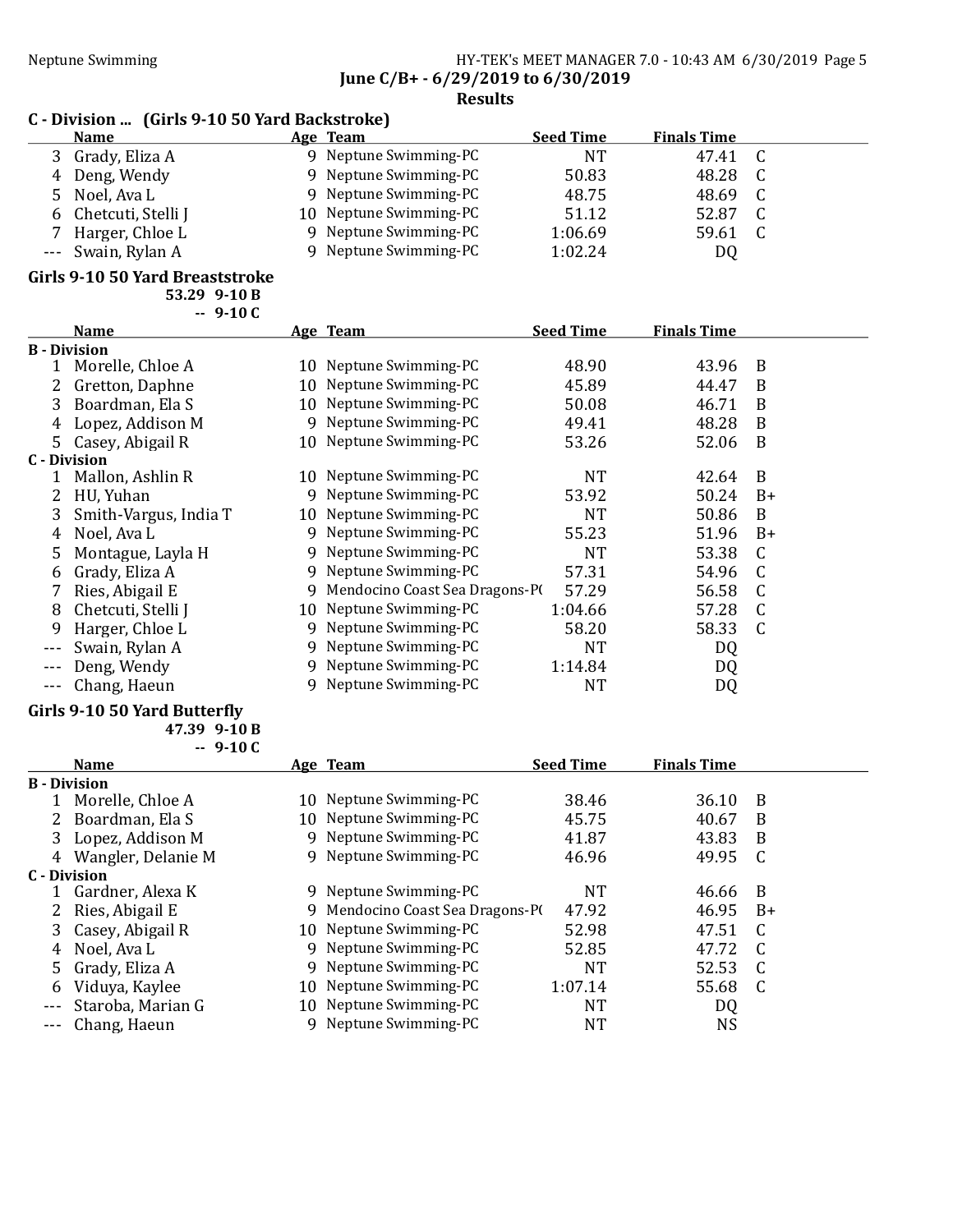### Neptune Swimming Neptune Swimming HY-TEK's MEET MANAGER 7.0 - 10:43 AM 6/30/2019 Page 6 June C/B+ - 6/29/2019 to 6/30/2019 Results

# Girls 9-10 100 Yard IM

| $1:42.59$ 9-10 B |                |
|------------------|----------------|
|                  | <u>በ 1 በ ሮ</u> |

|   | -- 9-10 L              |                                  |                  |                    |      |
|---|------------------------|----------------------------------|------------------|--------------------|------|
|   | <b>Name</b>            | Age Team                         | <b>Seed Time</b> | <b>Finals Time</b> |      |
|   | <b>B</b> - Division    |                                  |                  |                    |      |
|   | Morelle, Chloe A       | 10 Neptune Swimming-PC           | 1:25.12          | 1:19.81            | B    |
|   | Boardman, Ela S        | 10 Neptune Swimming-PC           | 1:28.99          | 1:26.91            | B    |
|   | Lopez, Addison M       | 9 Neptune Swimming-PC            | 1:42.36          | 1:32.68            | B    |
| 4 | Ries, Abigail E        | 9 Mendocino Coast Sea Dragons-PI | 1:41.39          | 1:36.47            | B    |
|   | --- Casey, Abigail R   | 10 Neptune Swimming-PC           | 1:41.63          | DQ                 |      |
|   | C - Division           |                                  |                  |                    |      |
|   | Noel, Ava L            | 9 Neptune Swimming-PC            | 1:45.28          | 1:35.19            | $B+$ |
|   | Gardner, Alexa K       | 9 Neptune Swimming-PC            | 1:49.58          | 1:39.24            | $B+$ |
| 3 | Dunlop, Kailyn A       | 10 Neptune Swimming-PC           | 1:53.19          | 1:43.60            |      |
| 4 | Viduya, Kaylee         | 10 Neptune Swimming-PC           | 2:06.62          | 1:44.89            |      |
| 5 | Staroba, Marian G      | 10 Neptune Swimming-PC           | 1:54.72          | 1:51.30            |      |
|   | --- Wangler, Delanie M | 9 Neptune Swimming-PC            | 1:55.88          | DQ                 |      |

#### Girls 11-12 100 Yard Freestyle 1:13.59 11-12 B

 $-11-12C$ 

|    | <b>Name</b>               |    | Age Team                                 | <b>Seed Time</b> | <b>Finals Time</b> |      |
|----|---------------------------|----|------------------------------------------|------------------|--------------------|------|
|    | <b>B</b> - Division       |    |                                          |                  |                    |      |
| 1  | Harrison, Remy L          | 11 | Sonoma Sea Dragons-PC                    | 1:06.28          | 1:05.93            | B    |
|    | 2 Caranicolas, Elena F    |    | 12 Mendocino Coast Sea Dragons-P(1:07.49 |                  | 1:07.55            | B    |
| 3  | Morelle, Lutece E         |    | 12 Neptune Swimming-PC                   | 1:06.55          | 1:09.84            | B    |
|    | C - Division              |    |                                          |                  |                    |      |
|    | Swallow, Vida S           |    | 12 Neptune Swimming-PC                   | 1:14.75          | 1:09.10            | $B+$ |
|    | 2 Farley, Eleanor G       |    | 11 Neptune Swimming-PC                   | 1:14.14          | 1:12.23            | $B+$ |
| 3. | Riley-Turner, Nicolette I |    | 12 Neptune Swimming-PC                   | 1:26.78          | 1:16.20            |      |
| 4  | Snyder, Lyla              |    | 12 Neptune Swimming-PC                   | NT               | 1:23.14            |      |
| 5. | Puckett, Morgan L         |    | 11 Neptune Swimming-PC                   | 1:26.00          | 1:29.23            |      |
|    |                           |    |                                          |                  |                    |      |

# Girls 11-12 200 Yard Freestyle

2:41.19 11-12 B  $-11-12C$ 

|   | <b>Name</b>               |    | Age Team                          | <b>Seed Time</b> | <b>Finals Time</b> |      |
|---|---------------------------|----|-----------------------------------|------------------|--------------------|------|
|   | <b>B</b> - Division       |    |                                   |                  |                    |      |
|   | 1 Caranicolas, Elena F    |    | 12 Mendocino Coast Sea Dragons-P( | 2:23.52          | 2:21.30            | B    |
| 2 | Morelle, Lutece E         |    | 12 Neptune Swimming-PC            | 2:40.79          | 2:24.26            | B    |
|   | 3 Harrison, Remy L        |    | 11 Sonoma Sea Dragons-PC          | 2:32.99          | 2:26.58            | B    |
| 4 | Swallow, Vida S           |    | 12 Neptune Swimming-PC            | 2:31.99          | 2:28.95            | B    |
|   | 5 Silvi, Alegria G        |    | 12 Sonoma Sea Dragons-PC          | 2:39.94          | 2:29.28            | B    |
|   | C - Division              |    |                                   |                  |                    |      |
|   | Farley, Eleanor G         | 11 | Neptune Swimming-PC               | 2:41.35          | 2:37.30            | $B+$ |
|   | Riley-Turner, Nicolette I |    | 12 Neptune Swimming-PC            | NT               | 2:49.54            | - C  |
|   | 3 Puckett, Morgan L       |    | 11 Neptune Swimming-PC            | NT               | 3:01.98            | C.   |
| 4 | Oglesby, Savanna K        |    | Mendocino Coast Sea Dragons-PO    | NT               | 3:13.86            |      |
|   | 5 Purtell, Mariko K       |    | Sonoma Sea Dragons-PC             | NT               | 3:33.41            |      |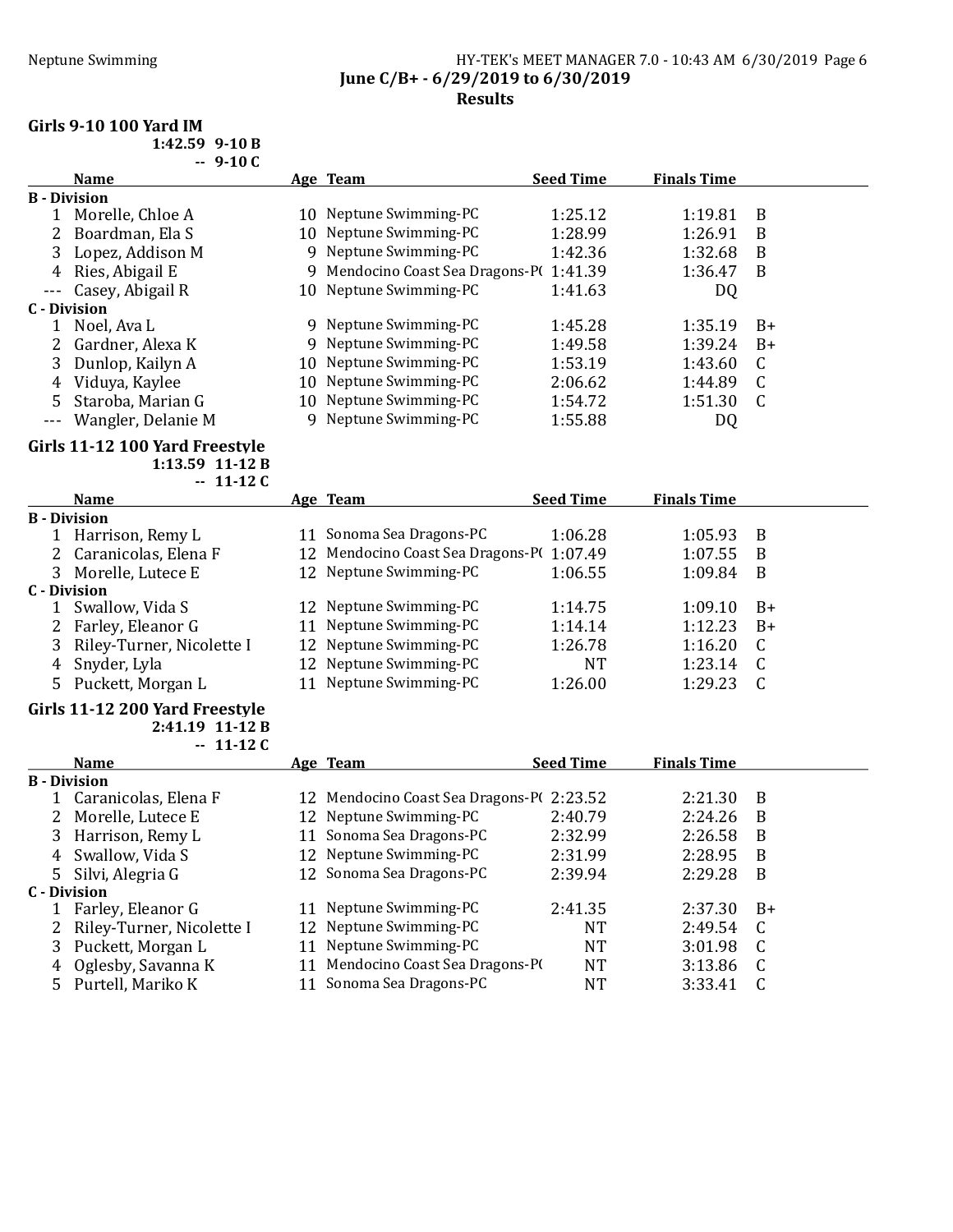#### Neptune Swimming HY-TEK's MEET MANAGER 7.0 - 10:43 AM 6/30/2019 Page 7 June C/B+ - 6/29/2019 to 6/30/2019 Results

#### Girls 11-12 100 Yard Backstroke

1:25.19 11-12 B  $-11-12C$ 

|    | <b>Name</b>               | Age Team                                 | <b>Seed Time</b> | <b>Finals Time</b> |   |
|----|---------------------------|------------------------------------------|------------------|--------------------|---|
|    | <b>B</b> - Division       |                                          |                  |                    |   |
|    | Swallow, Vida S           | 12 Neptune Swimming-PC                   | 1:15.38          | 1:13.76            | B |
|    | 2 Harrison, Remy L        | 11 Sonoma Sea Dragons-PC                 | 1:19.94          | 1:17.76            | B |
|    | 3 Caranicolas, Elena F    | 12 Mendocino Coast Sea Dragons-P(1:17.40 |                  | 1:19.37            | B |
|    | 4 Farley, Eleanor G       | 11 Neptune Swimming-PC                   | 1:22.98          | 1:22.79            | B |
|    | C - Division              |                                          |                  |                    |   |
|    | Morelle, Lutece E         | 12 Neptune Swimming-PC                   | <b>NT</b>        | 1:22.57            | B |
| 2  | Riley-Turner, Nicolette I | 12 Neptune Swimming-PC                   | <b>NT</b>        | 1:30.02            |   |
|    | 3 Puckett, Morgan L       | 11 Neptune Swimming-PC                   | NT               | 1:45.28            | C |
| 4  | Oglesby, Savanna K        | 11 Mendocino Coast Sea Dragons-P(1:41.67 |                  | 1:55.11            | C |
| 5. | Eaton-Kenihan, Melena J   | 11 Sonoma Sea Dragons-PC                 | <b>NT</b>        | 2:04.08            | C |
|    | --- Purtell, Mariko K     | 11 Sonoma Sea Dragons-PC                 | 2:29.32          | DQ                 |   |

#### Girls 11-12 100 Yard Breaststroke

1:34.39 11-12 B  $-11-12C$ 

|         | <b>Name</b>               |    | Age Team                                 | <b>Seed Time</b> | <b>Finals Time</b> |      |
|---------|---------------------------|----|------------------------------------------|------------------|--------------------|------|
|         | <b>B</b> - Division       |    |                                          |                  |                    |      |
|         | Morelle, Lutece E         |    | 12 Neptune Swimming-PC                   | 1:23.35          | 1:22.28            | B    |
|         | Harrison, Remy L          | 11 | Sonoma Sea Dragons-PC                    | 1:26.18          | 1:23.58            | B    |
|         | 3 Caranicolas, Elena F    |    | 12 Mendocino Coast Sea Dragons-P(1:32.87 |                  | 1:30.90            | B    |
|         | C - Division              |    |                                          |                  |                    |      |
|         | Silvi, Alegria G          |    | 12 Sonoma Sea Dragons-PC                 | 1:45.13          | 1:32.02            | $B+$ |
|         | Swallow, Vida S           |    | 12 Neptune Swimming-PC                   | 1:36.81          | 1:35.30            | C.   |
| 3       | Farley, Eleanor G         |    | 11 Neptune Swimming-PC                   | 1:38.44          | 1:41.78            |      |
| 4       | Snyder, Lyla              |    | 12 Neptune Swimming-PC                   | NT               | 1:45.21            |      |
|         | England, Briana N         |    | 11 Neptune Swimming-PC                   | NT               | 1:47.94            |      |
| 6       | Puckett, Morgan L         |    | 11 Neptune Swimming-PC                   | 1:44.89          | 1:53.12            |      |
|         | Riley-Turner, Nicolette I |    | 12 Neptune Swimming-PC                   | NT               | 1:54.04            |      |
| 8       | Purtell, Mariko K         |    | 11 Sonoma Sea Dragons-PC                 | 2:21.80          | 2:03.15            | C    |
| $---$   | Oglesby, Savanna K        | 11 | Mendocino Coast Sea Dragons-Pt           | 2:01.44          | DQ                 |      |
| $- - -$ | Eaton-Kenihan, Melena J   |    | Sonoma Sea Dragons-PC                    | NT               | DQ                 |      |

# Girls 11-12 100 Yard Butterfly

1:25.09 11-12 B  $-11-12C$ 

|                     | <b>Name</b>                                  |  | Age Team                                            | <b>Seed Time</b> | <b>Finals Time</b> |     |
|---------------------|----------------------------------------------|--|-----------------------------------------------------|------------------|--------------------|-----|
| <b>B</b> - Division |                                              |  |                                                     |                  |                    |     |
|                     | Caranicolas, Elena F                         |  | 12 Mendocino Coast Sea Dragons-P <sub>1116.34</sub> |                  | 1:15.10            | -B  |
|                     | 2 Swallow, Vida S                            |  | 12 Neptune Swimming-PC                              | 1:24.99          | 1:24.62            | - B |
| C - Division        |                                              |  |                                                     |                  |                    |     |
|                     | Morelle, Lutece E                            |  | 12 Neptune Swimming-PC                              | 1:30.78          | 1:25.53            | - C |
| 2                   | Farley, Eleanor G                            |  | 11 Neptune Swimming-PC                              | 1:29.78          | 1:36.19            | - C |
|                     | Girls 11-12 200 Yard IM<br>$3:00.69$ 11-12 B |  |                                                     |                  |                    |     |
|                     | $-11-12C$                                    |  |                                                     |                  |                    |     |
|                     | <b>Name</b>                                  |  | Age Team                                            | <b>Seed Time</b> | <b>Finals Time</b> |     |
| <b>B</b> - Division |                                              |  |                                                     |                  |                    |     |
|                     | Caranicolas, Elena F                         |  | 12 Mendocino Coast Sea Dragons-P(2:43.46            |                  | 2:42.92            | -B  |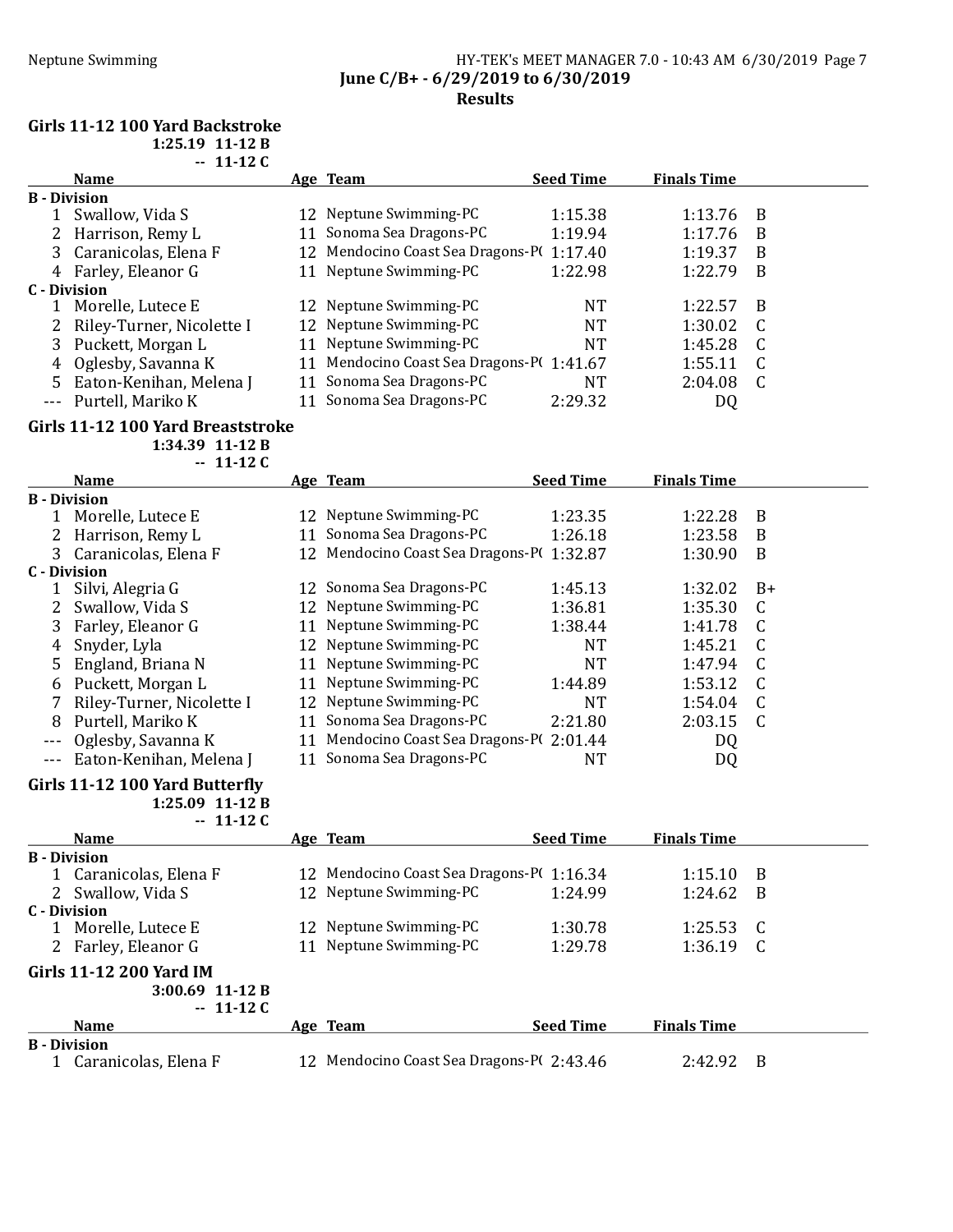# Neptune Swimming HY-TEK's MEET MANAGER 7.0 - 10:43 AM 6/30/2019 Page 8 June C/B+ - 6/29/2019 to 6/30/2019

### Results

# B - Division ... (Girls 11-12 200 Yard IM)

|              | <b>Name</b>                   |  | Age Team                 | <b>Seed Time</b> | <b>Finals Time</b> |      |  |
|--------------|-------------------------------|--|--------------------------|------------------|--------------------|------|--|
|              | 2 Morelle, Lutece E           |  | 12 Neptune Swimming-PC   | 2:57.72          | 2:43.39            | B    |  |
| 3            | Swallow, Vida S               |  | 12 Neptune Swimming-PC   | 2:52.59          | 2:48.31            | B    |  |
| C - Division |                               |  |                          |                  |                    |      |  |
|              | Harrison, Remy L              |  | 11 Sonoma Sea Dragons-PC | NT               | 2:43.63            | - B  |  |
|              | 2 Farley, Eleanor G           |  | 11 Neptune Swimming-PC   | 3:05.67          | 2:59.88            | $B+$ |  |
|              | 3 Puckett, Morgan L           |  | 11 Neptune Swimming-PC   | NT               | 3:15.84            |      |  |
|              | --- Riley-Turner, Nicolette I |  | 12 Neptune Swimming-PC   | NT               | DQ                 |      |  |

#### Girls 13-14 100 Yard Freestyle 1:10.79 13-14 B  $-13-14C$

| <b>Name</b>          | <b>Age Team</b>                          | <b>Seed Time</b> | <b>Finals Time</b> |     |
|----------------------|------------------------------------------|------------------|--------------------|-----|
| <b>B</b> - Division  |                                          |                  |                    |     |
| Cook, Zoey M         | 13 Neptune Swimming-PC                   | 1:06.00          | 1:05.33            | B   |
| 2 Salazar, Adriana L | 13 Mendocino Coast Sea Dragons-P(1:06.17 |                  | 1:05.84            | B   |
| Bingham, Tallulah M  | 13 Sonoma Sea Dragons-PC                 | 1:08.24          | 1:06.98            | B   |
| 4 Cleary, Maren M    | 14 Usf Koret Youth Swim Club-PC          | 1:05.61          | 1:07.41            | B   |
| C - Division         |                                          |                  |                    |     |
| Overstreet, Lily C   | 13 Neptune Swimming-PC                   | 1:13.92          | 1:12.04            | - C |
| Lundy, Emmalynn C    | 13 Neptune Swimming-PC                   | 1:12.20          | 1:12.69            |     |
| Austin, Madison R    | 14 Neptune Swimming-PC                   | 1:12.07          | 1:12.76            |     |
|                      |                                          |                  |                    |     |

#### Girls 13-14 100 Yard Backstroke 1:17.19 13-14 B

 $-13-14C$ 

|   | <b>Name</b>         | Age Team                                 | <b>Seed Time</b> | <b>Finals Time</b> |      |
|---|---------------------|------------------------------------------|------------------|--------------------|------|
|   | <b>B</b> - Division |                                          |                  |                    |      |
|   | Tong, Phoebe P      | 14 San Francisco Serpents-PC             | 1:16.42          | 1:11.81            | В    |
|   | 2 TO, Meagan F      | 13 San Francisco Serpents-PC             | 1:12.55          | 1:12.46            | B    |
|   | Salazar, Adriana L  | 13 Mendocino Coast Sea Dragons-P(1:15.09 |                  | 1:17.02            | B    |
|   | <b>C</b> - Division |                                          |                  |                    |      |
|   | Kwan, Katelin Z     | 14 Otter Swim Club-PC                    | 1:18.40          | 1:16.88            | $B+$ |
|   | 2 Cook, Zoey M      | 13 Neptune Swimming-PC                   | <b>NT</b>        | 1:19.82            |      |
|   | Bingham, Tallulah M | 13 Sonoma Sea Dragons-PC                 | NT               | 1:22.40            |      |
|   | 4 Cleary, Maren M   | 14 Usf Koret Youth Swim Club-PC          | 1:28.94          | 1:23.72            |      |
|   | 5 Lundy, Emmalynn C | 13 Neptune Swimming-PC                   | 1:24.30          | 1:24.58            |      |
| 6 | Morales, Aoife M    | 13 Usf Koret Youth Swim Club-PC          | 1:25.43          | 1:28.10            |      |

# Girls 13-14 100 Yard Breaststroke

1:28.69 13-14 B  $-13-14C$ 

|                     | <b>Name</b>          | Age Team                                  | <b>Seed Time</b> | <b>Finals Time</b> |       |
|---------------------|----------------------|-------------------------------------------|------------------|--------------------|-------|
| <b>B</b> - Division |                      |                                           |                  |                    |       |
|                     | Tong, Phoebe P       | 14 San Francisco Serpents-PC              | 1:16.05          | 1:14.35            | - B   |
|                     | 2 TO, Meagan F       | 13 San Francisco Serpents-PC              | 1:17.74          | 1:18.38            | B     |
|                     | 3 Kwan, Katelin Z    | 14 Otter Swim Club-PC                     | 1:23.39          | 1:23.99            | B     |
|                     | 4 Salazar, Adriana L | 13 Mendocino Coast Sea Dragons-P(1:26.49) |                  | 1:26.91            | B     |
| C - Division        |                      |                                           |                  |                    |       |
|                     | Overstreet, Lily C   | 13 Neptune Swimming-PC                    | 1:29.65          | 1:28.34            | $-B+$ |
|                     | 2 Austin, Madison R  | 14 Neptune Swimming-PC                    | 1:30.52          | 1:29.76            | C.    |
|                     | 3 Morales, Aoife M   | 13 Usf Koret Youth Swim Club-PC           | 1:32.25          | 1:30.03            |       |
|                     | 4 Gurtovoy, Hannah G | 13 Neptune Swimming-PC                    | 1:34.79          | 1:30.50            |       |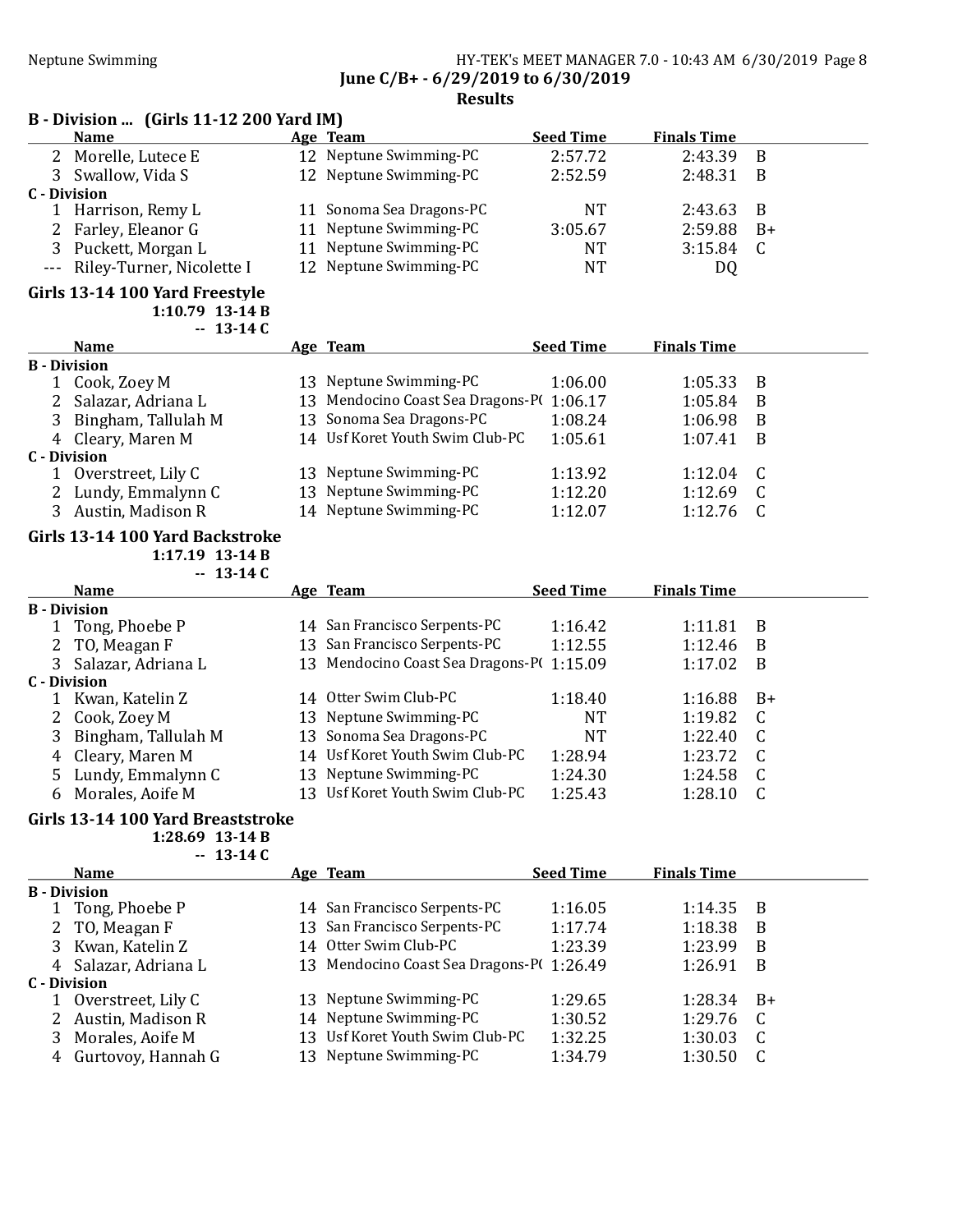### Neptune Swimming HY-TEK's MEET MANAGER 7.0 - 10:43 AM 6/30/2019 Page 9 June C/B+ - 6/29/2019 to 6/30/2019

| C - Division  (Girls 13-14 100 Yard Breaststroke)                |    |                                          |                  |                    |              |
|------------------------------------------------------------------|----|------------------------------------------|------------------|--------------------|--------------|
| <b>Name</b>                                                      |    | Age Team                                 | <b>Seed Time</b> | <b>Finals Time</b> |              |
| 5 Bingham, Tallulah M                                            |    | 13 Sonoma Sea Dragons-PC                 | 1:30.41          | 1:31.11            | C            |
| Cook, Zoey M<br>6                                                |    | 13 Neptune Swimming-PC                   | 1:33.06          | 1:31.67            | C            |
| Lundy, Emmalynn C<br>7                                           |    | 13 Neptune Swimming-PC                   | 1:35.77          | 1:33.89            | C            |
| Kapustka, Reese A<br>8                                           |    | 13 Neptune Swimming-PC                   | 1:50.51          | 1:56.31            | $\mathsf{C}$ |
| Girls 13-14 100 Yard Butterfly<br>1:16.89 13-14 B<br>$-13-14C$   |    |                                          |                  |                    |              |
| <b>Name</b>                                                      |    | Age Team                                 | <b>Seed Time</b> | <b>Finals Time</b> |              |
| <b>C</b> - Division                                              |    |                                          |                  |                    |              |
| Salazar, Adriana L<br>1                                          |    | 13 Mendocino Coast Sea Dragons-P(1:19.20 |                  | 1:17.39            | C            |
| 2<br>Cleary, Maren M                                             |    | 14 Usf Koret Youth Swim Club-PC          | 1:26.57          | 1:19.08            | C            |
| 3<br>Bingham, Tallulah M                                         |    | 13 Sonoma Sea Dragons-PC                 | <b>NT</b>        | 1:20.46            | C            |
| Lundy, Emmalynn C<br>4                                           |    | 13 Neptune Swimming-PC                   | <b>NT</b>        | 1:31.29            | $\mathsf{C}$ |
| <b>Girls 13-14 200 Yard IM</b><br>2:51.49 13-14 B<br>$-13-14C$   |    |                                          |                  |                    |              |
| <b>Name</b>                                                      |    | Age Team                                 | <b>Seed Time</b> | <b>Finals Time</b> |              |
| <b>B</b> - Division                                              |    |                                          |                  |                    |              |
| 1 Salazar, Adriana L                                             |    | 13 Mendocino Coast Sea Dragons-P(2:40.88 |                  | 2:39.98            | B            |
| <b>C</b> - Division                                              |    |                                          |                  |                    |              |
| 1 Cook, Zoey M                                                   |    | 13 Neptune Swimming-PC                   | 2:55.39          | 2:45.20            | $B+$         |
| Bingham, Tallulah M<br>2                                         |    | 13 Sonoma Sea Dragons-PC                 | <b>NT</b>        | 2:45.44            | B            |
| 3 Lundy, Emmalynn C                                              |    | 13 Neptune Swimming-PC                   | 3:03.72          | 2:58.79            | $\mathsf{C}$ |
| Women 15-16 100 Yard Freestyle<br>$1:09.59$ 15-16 B<br>$-15-16C$ |    |                                          |                  |                    |              |
| <b>Name</b>                                                      |    | Age Team                                 | <b>Seed Time</b> | <b>Finals Time</b> |              |
| <b>C</b> - Division                                              |    |                                          |                  |                    |              |
| Smith, Juliana R<br>1                                            |    | 15 Neptune Swimming-PC                   | <b>NT</b>        | 1:02.51            | B            |
| 2 Austin, Nicole K                                               |    | 15 Neptune Swimming-PC                   | <b>NT</b>        | 1:20.80            | $\mathsf{C}$ |
| Women 13 & Over 200 Yard Freestyle                               |    |                                          |                  |                    |              |
| <b>Name</b>                                                      |    | Age Team                                 | <b>Seed Time</b> | <b>Finals Time</b> |              |
| Tong, Phoebe P<br>1                                              |    | 14 San Francisco Serpents-PC             | 2:16.15          | 2:15.77            |              |
| 2 Smith, Juliana R                                               |    | 15 Neptune Swimming-PC                   | <b>NT</b>        | 2:20.39            |              |
| $\overline{3}$<br>Cook, Zoey M                                   |    | 13 Neptune Swimming-PC                   | 2:22.90          | 2:20.79            |              |
| Bingham, Tallulah M<br>4                                         |    | 13 Sonoma Sea Dragons-PC                 | 2:26.79          | 2:21.50            |              |
| Salazar, Adriana L<br>5                                          | 13 | Mendocino Coast Sea Dragons-PO           | 2:22.20          | 2:21.52            |              |
| Morales, Aoife M<br>6                                            | 13 | Usf Koret Youth Swim Club-PC             | 2:58.05          | 2:25.72            |              |
| Cleary, Maren M<br>7                                             |    | 14 Usf Koret Youth Swim Club-PC          | 2:27.26          | 2:25.79            |              |
| Kwan, Katelin Z<br>8                                             |    | 14 Otter Swim Club-PC                    | <b>NT</b>        | 2:30.39            |              |
| Lundy, Emmalynn C<br>9                                           |    | 13 Neptune Swimming-PC                   | <b>NT</b>        | 2:39.22            |              |
| Overstreet, Lily C<br>10                                         |    | 13 Neptune Swimming-PC                   | <b>NT</b>        | 2:41.00            |              |
|                                                                  |    |                                          |                  |                    |              |
| Boys 6 & Under 25 Yard Freestyle<br>23.49 6&U B<br>$-6&U$ C      |    |                                          |                  |                    |              |
| <b>Name</b>                                                      |    | Age Team                                 | <b>Seed Time</b> | <b>Finals Time</b> |              |
| <b>C</b> - Division                                              |    |                                          |                  |                    |              |
| 1 Becerra, Maximus W                                             |    | 6 Neptune Swimming-PC                    | <b>NT</b>        | 23.59              | C            |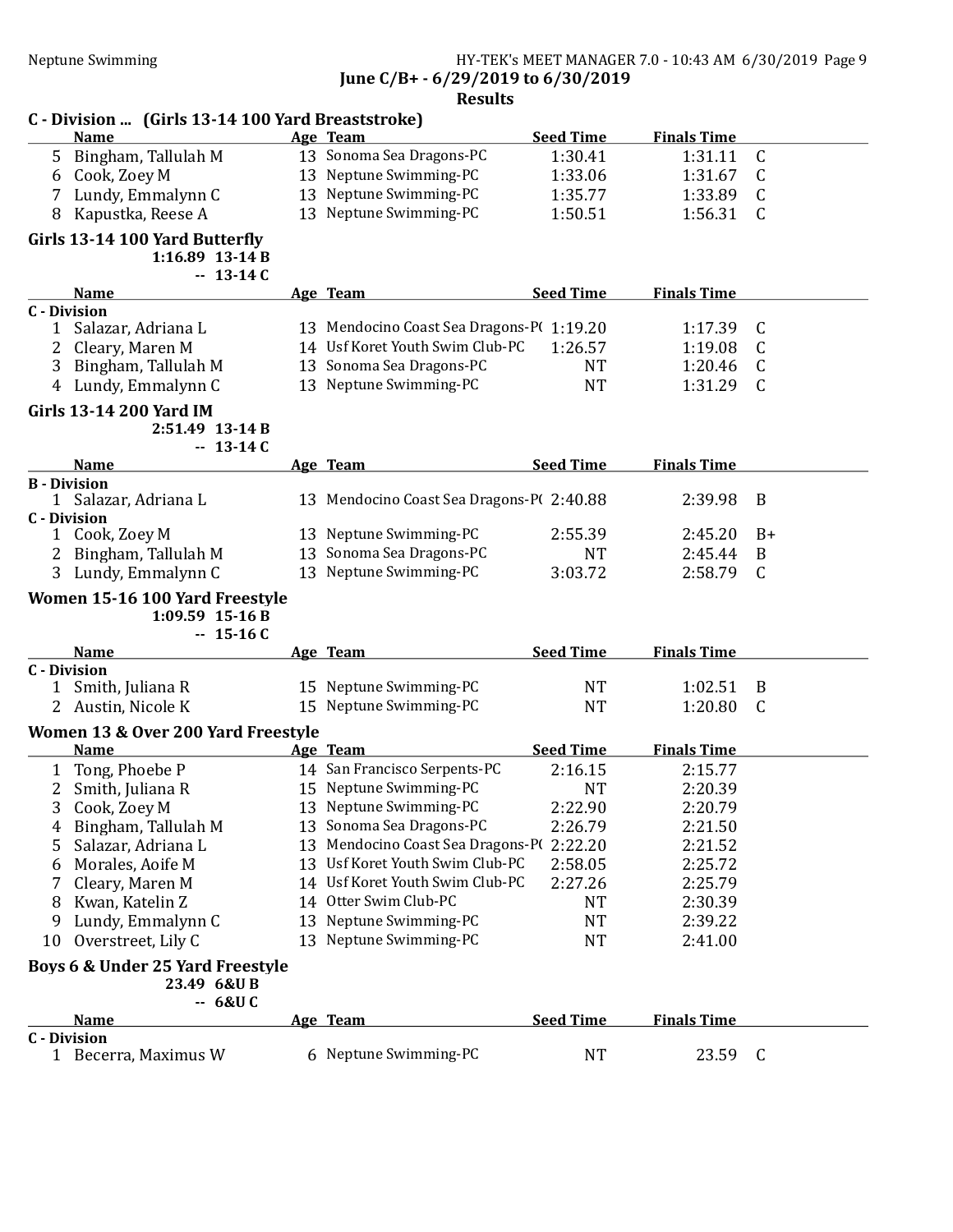Neptune Swimming HY-TEK's MEET MANAGER 7.0 - 10:43 AM 6/30/2019 Page 10 June C/B+ - 6/29/2019 to 6/30/2019

|                     | C - Division  (Boys 6 & Under 25 Yard Freestyle)                 |          |                                                       |                           |                             |                  |
|---------------------|------------------------------------------------------------------|----------|-------------------------------------------------------|---------------------------|-----------------------------|------------------|
|                     | <b>Name</b><br>2 Donecker, Johnny                                |          | Age Team<br>6 Sebastopol Sea Serpents-PC              | <b>Seed Time</b><br>32.58 | <b>Finals Time</b><br>27.78 | $\mathsf{C}$     |
|                     |                                                                  |          |                                                       |                           |                             |                  |
|                     | <b>Boys 6 &amp; Under 25 Yard Backstroke</b><br>28.49 6&UB       | $-6&U$ C |                                                       |                           |                             |                  |
|                     | <b>Name</b>                                                      |          | Age Team                                              | <b>Seed Time</b>          | <b>Finals Time</b>          |                  |
| <b>C</b> - Division | 1 Becerra, Maximus W                                             |          | 6 Neptune Swimming-PC                                 | <b>NT</b>                 | 27.12                       | B                |
|                     | Boys 6 & Under 25 Yard Butterfly<br>27.39 6&UB                   | $-6&U$ C |                                                       |                           |                             |                  |
|                     | <b>Name</b>                                                      |          | Age Team                                              | <b>Seed Time</b>          | <b>Finals Time</b>          |                  |
| <b>C</b> - Division | 1 Becerra, Maximus W<br>--- Donecker, Johnny                     |          | 6 Neptune Swimming-PC<br>6 Sebastopol Sea Serpents-PC | <b>NT</b><br><b>NT</b>    | 34.39<br>DQ                 | $\mathsf{C}$     |
|                     | <b>Boys 7-8 25 Yard Freestyle</b><br>23.49 7-8 B<br>$-7 - 8C$    |          |                                                       |                           |                             |                  |
|                     | <b>Name</b>                                                      |          | Age Team                                              | <b>Seed Time</b>          | <b>Finals Time</b>          |                  |
|                     | <b>B</b> - Division                                              |          |                                                       |                           |                             |                  |
|                     | *1 Donecker, Jackson B                                           |          | 8 Sebastopol Sea Serpents-PC                          | 19.45                     | 18.37                       | B                |
| $^*1$               | Gray, Kainoa K                                                   |          | 8 Neptune Swimming-PC                                 | 19.53                     | 18.37                       | B                |
| 3                   | Joe, Rylan L                                                     |          | 8 Neptune Swimming-PC                                 | 19.88                     | 18.38                       | B                |
|                     | 4 Boardman, Xavier S                                             |          | 7 Neptune Swimming-PC                                 | 20.15                     | 19.21                       | B                |
| <b>C</b> - Division |                                                                  |          |                                                       |                           |                             |                  |
|                     | 1 Phelps, Castiel J                                              |          | 7 Neptune Swimming-PC                                 | 23.57                     | 23.14                       | B+               |
| 2                   | Milliken, Andrew T                                               |          | 8 Neptune Swimming-PC                                 | 29.06                     | 27.04                       | C                |
| 3                   | Chang, Chanyoung                                                 |          | 7 Neptune Swimming-PC                                 | <b>NT</b>                 | 38.19                       | C                |
|                     | <b>Boys 7-8 25 Yard Backstroke</b><br>28.49 7-8 B<br>$-7 - 8C$   |          |                                                       |                           |                             |                  |
|                     | <b>Name</b>                                                      |          | Age Team                                              | <b>Seed Time</b>          | <b>Finals Time</b>          |                  |
| <b>B</b> - Division |                                                                  |          |                                                       |                           |                             |                  |
|                     | Caranicolas, Xander T                                            |          | 8 Mendocino Coast Sea Dragons-PO                      | 20.02                     | 19.09                       | B                |
|                     | Joe, Rylan L                                                     |          | 8 Neptune Swimming-PC                                 | 23.83                     | 22.68                       | B                |
|                     | 3 Boardman, Xavier S                                             |          | 7 Neptune Swimming-PC                                 | 24.73                     | 23.83                       | $\boldsymbol{B}$ |
| 4                   | Phelps, Castiel J                                                |          | 7 Neptune Swimming-PC                                 | 26.34                     | 28.78                       | C                |
| <b>C</b> - Division |                                                                  |          |                                                       |                           |                             |                  |
|                     | 1 Park, Henry F                                                  |          | 7 Neptune Swimming-PC                                 | <b>NT</b>                 | 27.46                       | B                |
| 2                   | Riggs, Caleb P                                                   |          | 8 Neptune Swimming-PC                                 | 33.29                     | 32.30                       | C                |
|                     | Chang, Chanyoung                                                 |          | 7 Neptune Swimming-PC                                 | <b>NT</b>                 | DQ                          |                  |
|                     | <b>Boys 7-8 25 Yard Breaststroke</b><br>31.49 7-8 B<br>$-7 - 8C$ |          |                                                       |                           |                             |                  |
|                     | <b>Name</b>                                                      |          | Age Team                                              | <b>Seed Time</b>          | <b>Finals Time</b>          |                  |
| <b>B</b> - Division |                                                                  |          |                                                       |                           |                             |                  |
|                     | 1 Boardman, Xavier S                                             |          | 7 Neptune Swimming-PC                                 | 27.64                     | 26.19                       | B                |
| <b>C</b> - Division | 1 Joe, Rylan L                                                   |          | 8 Neptune Swimming-PC                                 | <b>NT</b>                 | 28.67                       | B                |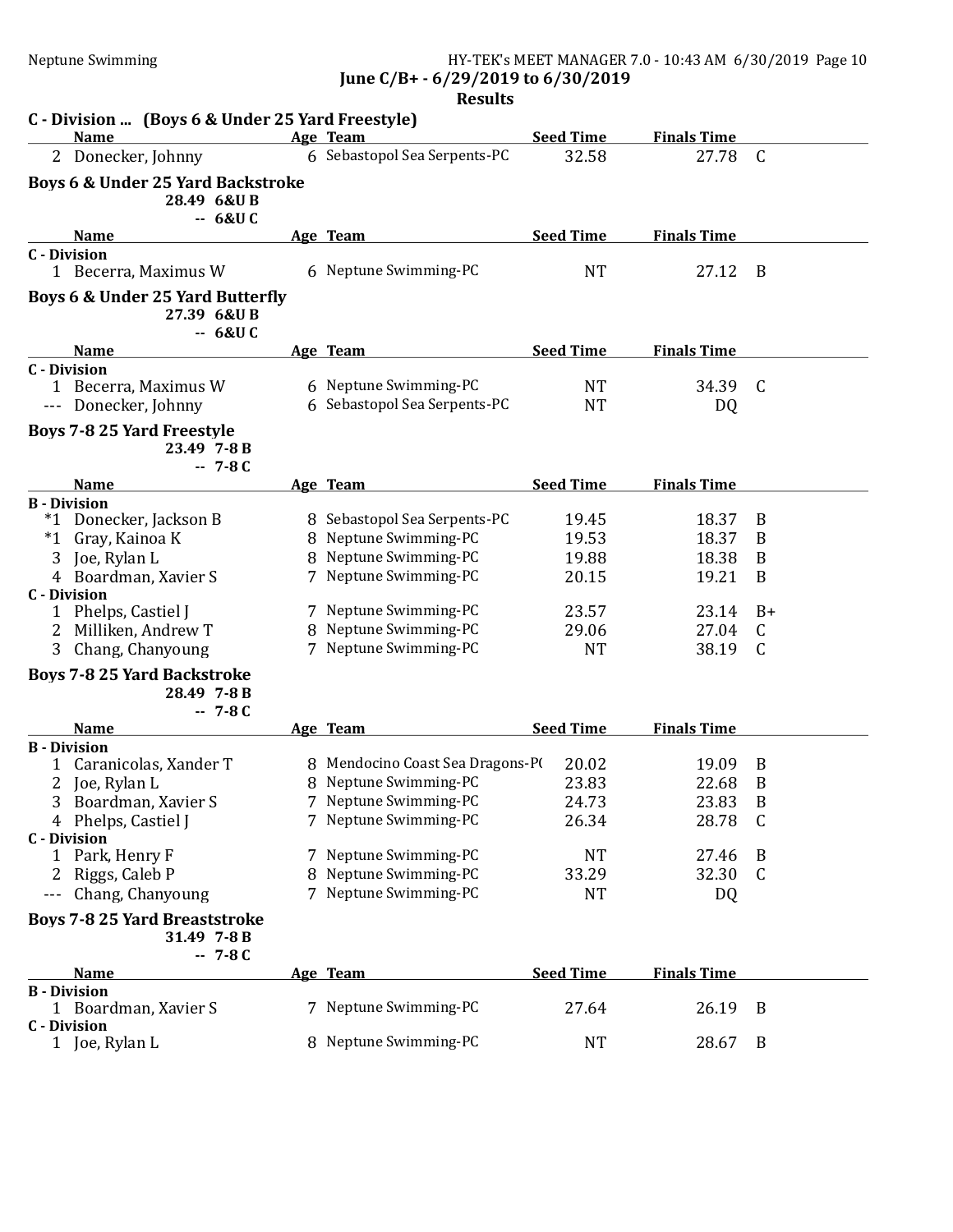# Neptune Swimming HY-TEK's MEET MANAGER 7.0 - 10:43 AM 6/30/2019 Page 11 June C/B+ - 6/29/2019 to 6/30/2019

|                     | C - Division  (Boys 7-8 25 Yard Breaststroke)                       |   |                                                |                  |                    |              |
|---------------------|---------------------------------------------------------------------|---|------------------------------------------------|------------------|--------------------|--------------|
|                     | <b>Name</b>                                                         |   | Age Team                                       | <b>Seed Time</b> | <b>Finals Time</b> |              |
| 2                   | Riggs, Caleb P                                                      |   | 8 Neptune Swimming-PC                          | 49.01            | 38.35              | $\mathsf{C}$ |
|                     | Park, Henry F                                                       |   | 7 Neptune Swimming-PC                          | <b>NT</b>        | DQ                 |              |
|                     | Chang, Chanyoung                                                    |   | 7 Neptune Swimming-PC                          | <b>NT</b>        | DQ                 |              |
|                     | <b>Boys 7-8 25 Yard Butterfly</b><br>27.39 7-8 B<br>$-7 - 8C$       |   |                                                |                  |                    |              |
|                     | <b>Name</b>                                                         |   | Age Team                                       | <b>Seed Time</b> | <b>Finals Time</b> |              |
|                     | <b>B</b> - Division                                                 |   |                                                |                  |                    |              |
| $\mathbf{1}$        | Caranicolas, Xander T                                               |   | 8 Mendocino Coast Sea Dragons-PI               | 17.54            | 16.48              | B            |
| 2                   | Donecker, Jackson B                                                 |   | 8 Sebastopol Sea Serpents-PC                   | 25.11            | 27.56              | C            |
| <b>C</b> - Division |                                                                     |   |                                                |                  |                    |              |
| 1                   | Gray, Kainoa K                                                      |   | 8 Neptune Swimming-PC                          | <b>NT</b>        | 22.48              | B            |
|                     | Joe, Rylan L                                                        |   | 8 Neptune Swimming-PC                          | <b>NT</b>        | 23.22              | B            |
| 3                   | Boardman, Xavier S                                                  |   | 7 Neptune Swimming-PC                          | 29.68            | 23.93              | $B+$         |
| 4                   | Phelps, Castiel J                                                   |   | 7 Neptune Swimming-PC                          | 32.93            | 33.38              | C            |
|                     | Boys 8 & Under 50 Yard Freestyle<br>53.29 8&U B<br>$-8&U$ C         |   |                                                |                  |                    |              |
|                     | <b>Name</b>                                                         |   | Age Team                                       | <b>Seed Time</b> | <b>Finals Time</b> |              |
|                     | <b>B</b> - Division                                                 |   |                                                |                  |                    |              |
| $\mathbf{1}$        | Caranicolas, Xander T                                               |   | 8 Mendocino Coast Sea Dragons-PI               | 35.73            | 34.28              | B            |
|                     | 2 Boardman, Xavier S                                                |   | 7 Neptune Swimming-PC                          | 44.42            | 42.59              | B            |
|                     | <b>C</b> - Division                                                 |   |                                                |                  |                    |              |
|                     | 1 Phelps, Castiel J                                                 |   | 7 Neptune Swimming-PC<br>7 Neptune Swimming-PC | 54.60            | 51.94              | $B+$         |
| 2                   | Park, Henry F                                                       |   |                                                | 1:06.34          | 52.87              | $B+$         |
| 3                   | Becerra, Maximus W                                                  |   | 6 Neptune Swimming-PC                          | 58.27            | 54.67              | C            |
| 4                   | Riggs, Caleb P                                                      |   | 8 Neptune Swimming-PC                          | 1:14.61          | 1:10.74            | C            |
|                     | Boys 8 & Under 100 Yard Freestyle<br>1:39.99 8&U B<br>8&U C<br>۰.   |   |                                                |                  |                    |              |
|                     | <b>Name</b>                                                         |   | Age Team                                       | <b>Seed Time</b> | <b>Finals Time</b> |              |
|                     | <b>B</b> - Division                                                 |   |                                                |                  |                    |              |
| 1                   | Caranicolas, Xander T                                               |   | 8 Mendocino Coast Sea Dragons-PI 1:20.86       |                  | 1:16.89            | B            |
| 2                   | Boardman, Xavier S                                                  | 7 | Neptune Swimming-PC                            | 1:34.33          | 1:28.76            | B            |
| 3                   | Gray, Kainoa K                                                      |   | 8 Neptune Swimming-PC                          | 1:37.87          | 1:28.98            | B            |
|                     | 4 Donecker, Jackson B                                               |   | 8 Sebastopol Sea Serpents-PC                   | 1:39.98          | 1:36.44            | B            |
| <b>C</b> - Division |                                                                     |   |                                                |                  |                    |              |
|                     | 1 Phelps, Castiel J<br><b>Boys 8 &amp; Under 50 Yard Backstroke</b> |   | 7 Neptune Swimming-PC                          | 1:53.10          | 1:52.76            | C            |
|                     | 1:02.99 8&U B<br>$-8&U$ C                                           |   |                                                |                  |                    |              |
|                     | <b>Name</b>                                                         |   | Age Team                                       | <b>Seed Time</b> | <b>Finals Time</b> |              |
|                     | <b>B</b> - Division                                                 |   |                                                |                  |                    |              |
| 1                   | Caranicolas, Xander T                                               |   | 8 Mendocino Coast Sea Dragons-PI               | 44.24            | 43.61              | B            |
| 2                   | Gray, Kainoa K                                                      |   | 8 Neptune Swimming-PC                          | 50.11            | 45.37              | B            |
| 3                   | Donecker, Jackson B                                                 |   | 8 Sebastopol Sea Serpents-PC                   | 58.91            | 1:01.29            | B            |
|                     | 4 Phelps, Castiel J                                                 |   | 7 Neptune Swimming-PC                          | 1:01.25          | 1:04.24            | C            |
|                     | <b>C</b> - Division                                                 |   | 6 Neptune Swimming-PC                          | 1:07.41          | 1:01.99            | $B+$         |
|                     | 1 Becerra, Maximus W                                                |   |                                                |                  |                    |              |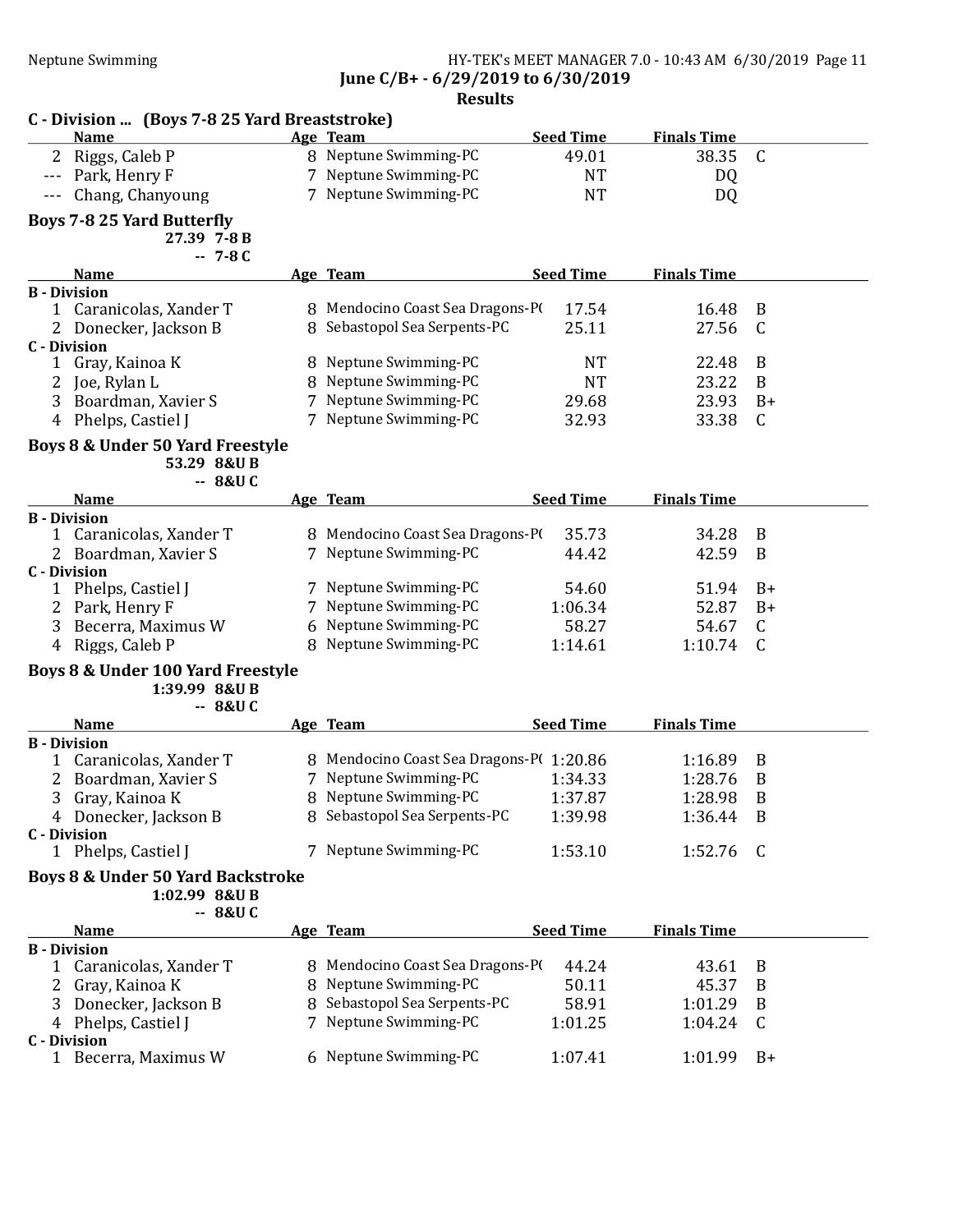Neptune Swimming HY-TEK's MEET MANAGER 7.0 - 10:43 AM 6/30/2019 Page 12 June C/B+ - 6/29/2019 to 6/30/2019

|                     | C - Division  (Boys 8 & Under 50 Yard Backstroke)                                            |                                                                                    |                               |                           |              |
|---------------------|----------------------------------------------------------------------------------------------|------------------------------------------------------------------------------------|-------------------------------|---------------------------|--------------|
|                     | <b>Name</b>                                                                                  | Age Team                                                                           | <b>Seed Time</b>              | <b>Finals Time</b>        |              |
|                     | 2 Donecker, Johnny                                                                           | 6 Sebastopol Sea Serpents-PC                                                       | 1:19.70                       | 1:19.47                   | $\mathsf{C}$ |
|                     | <b>Boys 8 &amp; Under 50 Yard Breaststroke</b><br>1:10.19 8&U B<br>-- 8&U C                  |                                                                                    |                               |                           |              |
|                     | <b>Name</b>                                                                                  | Age Team                                                                           | <b>Seed Time</b>              | <b>Finals Time</b>        |              |
| <b>C</b> - Division | <b>B</b> - Division<br>1 Caranicolas, Xander T<br>Boardman, Xavier S<br>1 Milliken, Andrew T | 8 Mendocino Coast Sea Dragons-PO<br>7 Neptune Swimming-PC<br>8 Neptune Swimming-PC | 53.61<br>1:00.43<br><b>NT</b> | 48.37<br>56.63<br>1:11.44 | B<br>B<br>C  |
|                     | Boys 8 & Under 50 Yard Butterfly<br>1:06.59 8&U B<br>$-8&U$ C                                |                                                                                    |                               |                           |              |
|                     | <b>Name</b>                                                                                  | Age Team                                                                           | <b>Seed Time</b>              | <b>Finals Time</b>        |              |
|                     | <b>B</b> - Division<br>1 Caranicolas, Xander T<br><b>C</b> - Division                        | 8 Mendocino Coast Sea Dragons-PI                                                   | 39.67                         | 35.01                     | B            |
|                     | --- Phelps, Castiel J                                                                        | 7 Neptune Swimming-PC                                                              | 1:10.54                       | DQ                        |              |
|                     | Boys 8 & Under 100 Yard IM<br>2:12.29 8&U B<br>$-8&U$ C                                      |                                                                                    |                               |                           |              |
|                     | <b>Name</b>                                                                                  | Age Team                                                                           | <b>Seed Time</b>              | <b>Finals Time</b>        |              |
| 1<br>2              | <b>B</b> - Division<br>Caranicolas, Xander T<br>Boardman, Xavier S                           | 8 Mendocino Coast Sea Dragons-P(1:34.37<br>7 Neptune Swimming-PC                   | 1:57.07                       | 1:23.65<br>1:46.50        | B<br>B       |
|                     | <b>Boys 9-10 50 Yard Freestyle</b><br>38.09 9-10 B<br>$-9-10C$                               |                                                                                    |                               |                           |              |
|                     | <b>Name</b>                                                                                  | Age Team                                                                           | <b>Seed Time</b>              | <b>Finals Time</b>        |              |
| 2                   | <b>B</b> - Division<br>1 Wang, Lucas<br>Hamann, Vincent L                                    | 10 Neptune Swimming-PC<br>9 Neptune Swimming-PC                                    | 32.42<br>37.51                | 31.82<br>37.51            | B<br>B       |
|                     | <b>C</b> - Division<br>Phelps, Trystan L                                                     | 9 Neptune Swimming-PC                                                              | 46.62                         | 39.28                     | C            |
|                     | Blackmore, Owen R                                                                            | 9 Neptune Swimming-PC                                                              | 41.26                         | 39.45                     | C            |
|                     |                                                                                              |                                                                                    |                               |                           |              |
| 3                   | Becerra, Jose G                                                                              | 10 Neptune Swimming-PC                                                             | NT                            | 40.72                     | C            |
| 4                   | Martin, Colter R                                                                             | 9 Sonoma Sea Dragons-PC                                                            | 44.86                         | 43.15                     | C            |
| 5                   | Savko, Michael J                                                                             | 9 Neptune Swimming-PC                                                              | 45.31                         | 44.99                     | C            |
| 6                   | Joe, Nathan C                                                                                | 10 Neptune Swimming-PC                                                             | 45.98                         | 45.24                     | C            |
|                     | Boys 9-10 100 Yard Freestyle<br>1:27.79 9-10 B                                               |                                                                                    |                               |                           |              |
|                     | $-9-10C$<br><b>Name</b>                                                                      | Age Team                                                                           | <b>Seed Time</b>              | <b>Finals Time</b>        |              |
|                     | <b>B</b> - Division                                                                          |                                                                                    |                               |                           |              |
|                     | 1 Wang, Lucas                                                                                | 10 Neptune Swimming-PC                                                             | 1:12.71                       | 1:08.86                   | B            |
| 2<br>3              | O'Keeffe, Luka<br>Hamann, Vincent L                                                          | 10 Neptune Swimming-PC<br>9 Neptune Swimming-PC                                    | 1:19.02<br>1:27.21            | 1:17.71<br>1:18.52        | B<br>B       |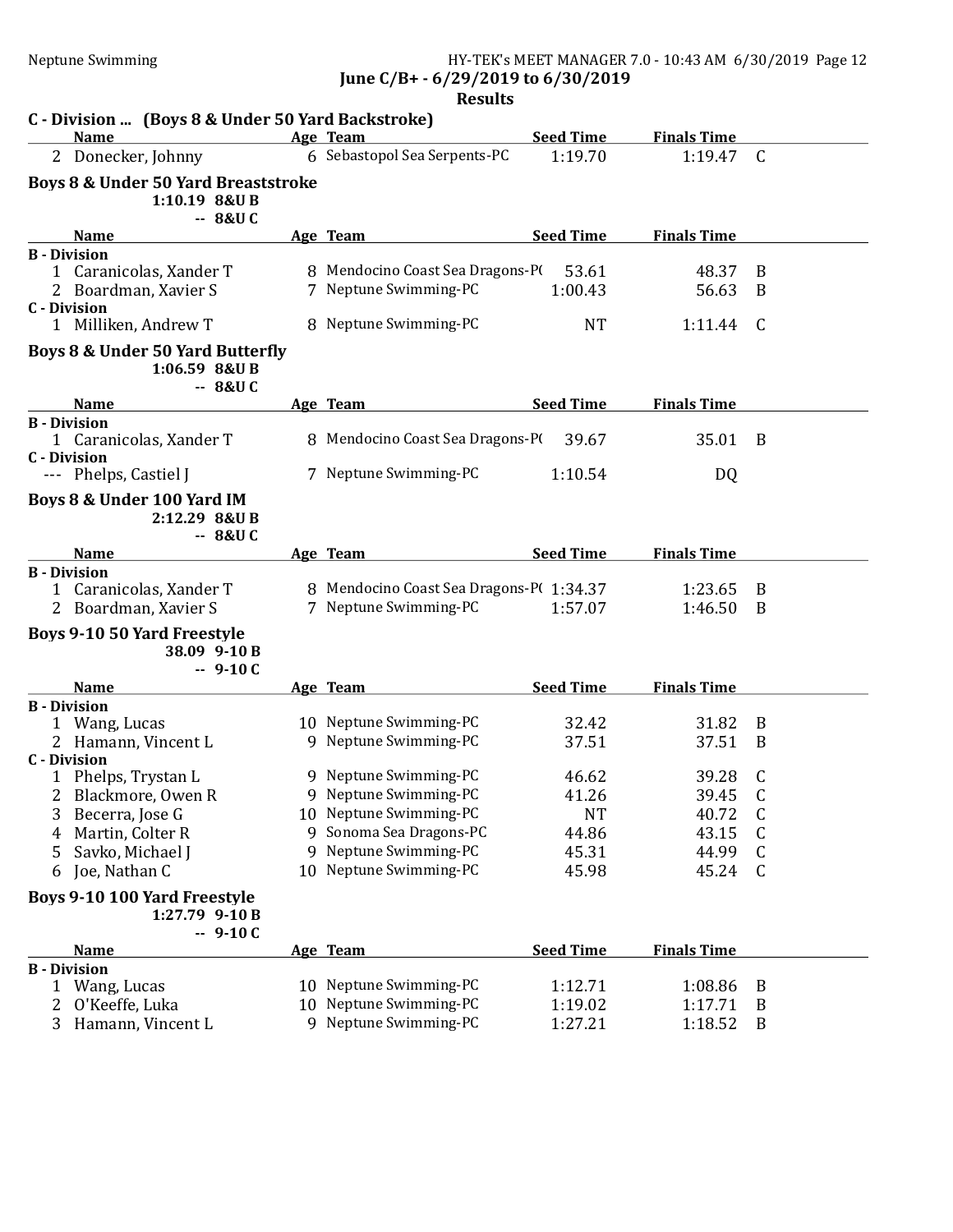### Neptune Swimming HY-TEK's MEET MANAGER 7.0 - 10:43 AM 6/30/2019 Page 13 June C/B+ - 6/29/2019 to 6/30/2019

### Results

# C - Division ... (Boys 9-10 100 Yard Freestyle)

|              | <b>Name</b>         | Age Team                | <b>Seed Time</b> | <b>Finals Time</b> |      |
|--------------|---------------------|-------------------------|------------------|--------------------|------|
| C - Division |                     |                         |                  |                    |      |
|              | Blackmore, Owen R   | 9 Neptune Swimming-PC   | 1:31.63          | 1:26.53            | $B+$ |
|              | 2 Phelps, Trystan L | 9 Neptune Swimming-PC   | 1:37.92          | 1:27.06            | $B+$ |
|              | 3 Martin, Colter R  | 9 Sonoma Sea Dragons-PC | NT               | $1:33.52$ C        |      |
|              | 4 Savko, Michael J  | 9 Neptune Swimming-PC   | 1:42.25          | 1:38.42 C          |      |
|              | 5 Fulmer, Hayden G  | 10 Neptune Swimming-PC  | NT               | 1:44.88            |      |

### Boys 9-10 50 Yard Backstroke

47.69 9-10 B

|                     | $-9-10C$           |     |                         |                  |                    |      |
|---------------------|--------------------|-----|-------------------------|------------------|--------------------|------|
|                     | <b>Name</b>        |     | Age Team                | <b>Seed Time</b> | <b>Finals Time</b> |      |
| <b>B</b> - Division |                    |     |                         |                  |                    |      |
|                     | Wang, Lucas        | 10. | Neptune Swimming-PC     | 39.72            | 39.35              | - B  |
| 2                   | Phelps, Trystan L  |     | 9 Neptune Swimming-PC   | 45.99            | 45.99              | - B  |
| C - Division        |                    |     |                         |                  |                    |      |
|                     | O'Keeffe, Luka     | 10. | Neptune Swimming-PC     | NT               | 44.80              | B    |
|                     | Hamann, Vincent L  |     | 9 Neptune Swimming-PC   | 49.51            | 46.11              | $B+$ |
|                     | Savko, Michael J   |     | 9 Neptune Swimming-PC   | 57.03            | 50.08              | C.   |
| 4                   | Martin, Colter R   |     | 9 Sonoma Sea Dragons-PC | NT               | 52.35              | -C   |
|                     | Milliken, Austin R |     | 10 Neptune Swimming-PC  | 1:02.27          | 53.94              | -C   |
| 6                   | Blackmore, Owen R  | 9   | Neptune Swimming-PC     | 51.72            | 54.25              | -C   |
|                     | Joe, Nathan C      | 10  | Neptune Swimming-PC     | 53.73            | 55.39              |      |

# Boys 9-10 50 Yard Breaststroke

52.09 9-10 B  $-9-10C$ 

|              | ノエリ し               |     |                         |                  |                    |      |
|--------------|---------------------|-----|-------------------------|------------------|--------------------|------|
|              | <b>Name</b>         |     | Age Team                | <b>Seed Time</b> | <b>Finals Time</b> |      |
|              | <b>B</b> - Division |     |                         |                  |                    |      |
|              | Wang, Lucas         | 10. | Neptune Swimming-PC     | 47.17            | 46.10              | B    |
|              | 2 Blackmore, Owen R |     | 9 Neptune Swimming-PC   | 45.62            | 46.62              | B    |
|              | 3 O'Keeffe, Luka    |     | 10 Neptune Swimming-PC  | 48.14            | 49.53              | B    |
| C - Division |                     |     |                         |                  |                    |      |
|              | Hamann, Vincent L   |     | 9 Neptune Swimming-PC   | 54.55            | 51.23              | $B+$ |
|              | 2 Martin, Colter R  |     | 9 Sonoma Sea Dragons-PC | 56.47            | 51.63              | $B+$ |
|              | 3 Joe, Nathan C     |     | 10 Neptune Swimming-PC  | 56.60            | 53.25              | C    |
|              | 4 Phelps, Trystan L |     | 9 Neptune Swimming-PC   | NT               | 54.72              |      |
|              | 5 Savko, Michael J  |     | 9 Neptune Swimming-PC   | 1:00.67          | 58.87              | C    |
| 6            | Milliken, Austin R  |     | 10 Neptune Swimming-PC  | 1:14.14          | 1:05.80            | C    |
|              |                     |     |                         |                  |                    |      |

#### Boys 9-10 50 Yard Butterfly 45.69 9-10 B

 $-9-10C$ 

|              | <b>Name</b>         | Age Team                | <b>Seed Time</b> | <b>Finals Time</b> |  |
|--------------|---------------------|-------------------------|------------------|--------------------|--|
| C - Division |                     |                         |                  |                    |  |
|              | Phelps, Trystan L   | 9 Neptune Swimming-PC   | NT               | 47.37              |  |
|              | 2 Hamann, Vincent L | 9 Neptune Swimming-PC   | 49.76            | 48.59              |  |
| 3            | Martin, Colter R    | 9 Sonoma Sea Dragons-PC | 1:01.93          | 52.17              |  |
| 4            | Blackmore, Owen R   | 9 Neptune Swimming-PC   | 51.59            | 56.40              |  |
| 5.           | Savko, Michael J    | 9 Neptune Swimming-PC   | <b>NT</b>        | 1:00.33            |  |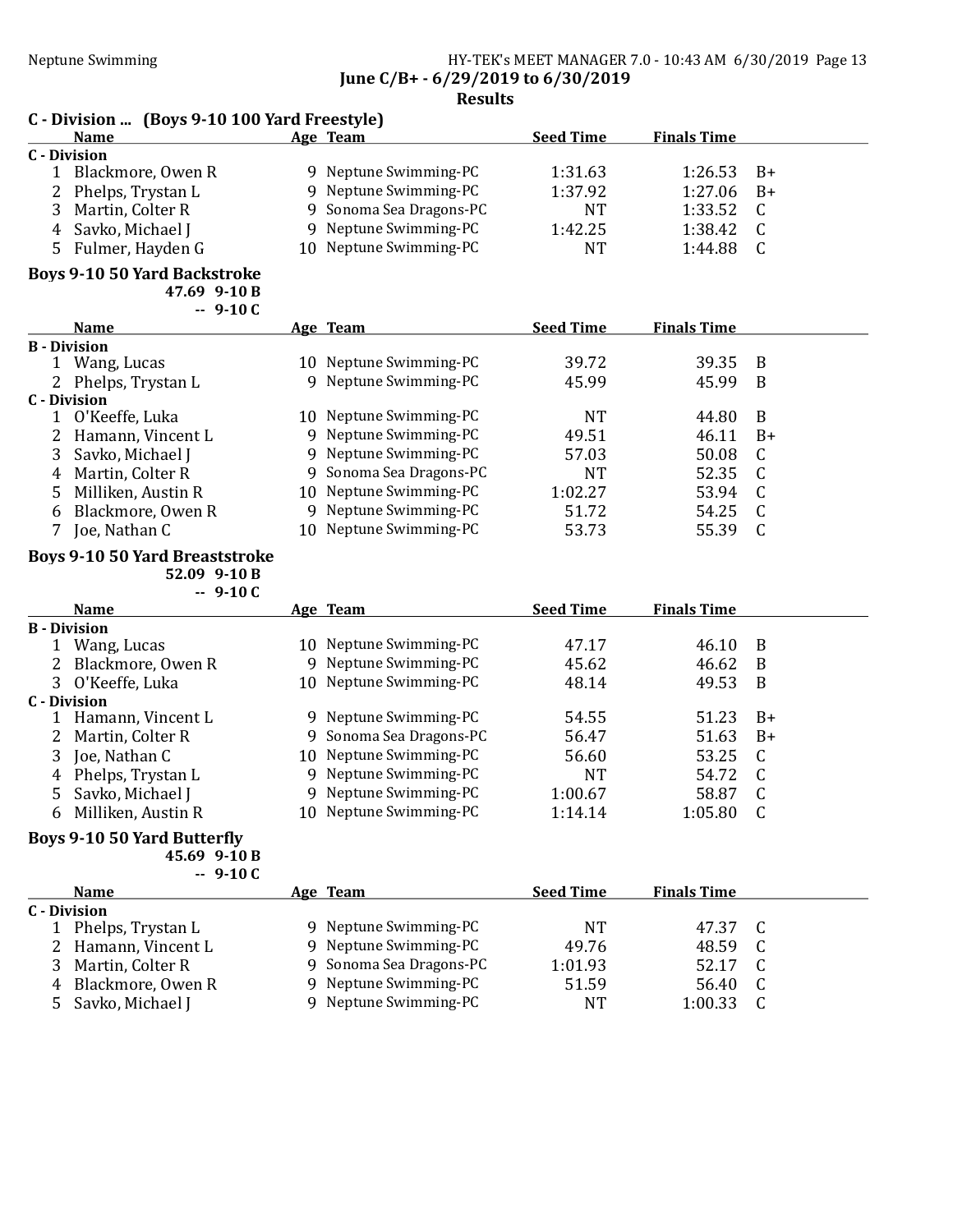### Neptune Swimming HY-TEK's MEET MANAGER 7.0 - 10:43 AM 6/30/2019 Page 14 June C/B+ - 6/29/2019 to 6/30/2019 Results

#### Boys 9-10 100 Yard IM  $1.39.39$  9-10 B

| 1:39.39 9-10. |              |  |
|---------------|--------------|--|
|               | <u>Ω 1Ω.</u> |  |

|   | $-9-10C$            |                         |                  |                    |      |
|---|---------------------|-------------------------|------------------|--------------------|------|
|   | <b>Name</b>         | Age Team                | <b>Seed Time</b> | <b>Finals Time</b> |      |
|   | <b>B</b> - Division |                         |                  |                    |      |
|   | Wang, Lucas         | 10 Neptune Swimming-PC  | 1:24.28          | 1:22.42            | B    |
|   | C - Division        |                         |                  |                    |      |
|   | Hamann, Vincent L   | 9 Neptune Swimming-PC   | 1:42.27          | 1:36.46            | $B+$ |
|   | 2 Phelps, Trystan L | 9 Neptune Swimming-PC   | 2:04.58          | 1:38.00            | B+   |
|   | Blackmore, Owen R   | 9 Neptune Swimming-PC   | 1:48.50          | 1:40.42            |      |
| 4 | Martin, Colter R    | 9 Sonoma Sea Dragons-PC | 1:51.16          | 1:41.68            |      |
|   | 5 Savko, Michael J  | 9 Neptune Swimming-PC   | NT               | 1:53.15            |      |
|   | --- Becerra, Jose G | 10 Neptune Swimming-PC  | NT               | DQ                 |      |

#### Boys 11-12 100 Yard Freestyle 1:10.99 11-12 B

|                     | $-11-12C$           |                                          |                  |                    |      |
|---------------------|---------------------|------------------------------------------|------------------|--------------------|------|
|                     | <b>Name</b>         | Age Team                                 | <b>Seed Time</b> | <b>Finals Time</b> |      |
| <b>B</b> - Division |                     |                                          |                  |                    |      |
|                     | Ries, Alexander M   | 11 Mendocino Coast Sea Dragons-P(1:10.97 |                  | 1:07.70            | B    |
|                     | 2 Wong, Benjamin N  | 12 Sfrp Rossi Swim Team-PC               | 1:06.38          | 1:08.66            | B    |
| C - Division        |                     |                                          |                  |                    |      |
|                     | Gardner, Patrick E  | 12 Neptune Swimming-PC                   | 1:11.11          | 1:07.19            | $B+$ |
|                     | 2 Sullivan, Jacob D | 11 Neptune Swimming-PC                   | 1:11.50          | 1:08.09            | $B+$ |
| 3                   | Farley, Ian D       | 11 Neptune Swimming-PC                   | 1:13.59          | 1:09.50            | $B+$ |
| 4                   | Forsyth, Remy A     | 11 Neptune Swimming-PC                   | 1:27.55          | 1:27.34            | C    |
| 5.                  | Boreyko, Dimitry    | 11 Usf Koret Youth Swim Club-PC          | NT               | 1:33.40            | C    |
| 6                   | Kempiak, Connor T   | Neptune Swimming-PC                      | NT               | 1:36.32            |      |

### Boys 11-12 200 Yard Freestyle

2:35.69 11-12 B  $-11-12C$ 

|   | <b>Name</b>         |    | Age Team                               | <b>Seed Time</b> | <b>Finals Time</b> |      |
|---|---------------------|----|----------------------------------------|------------------|--------------------|------|
|   | <b>B</b> - Division |    |                                        |                  |                    |      |
|   | Ries, Alexander M   | 11 | Mendocino Coast Sea Dragons-PC 2:32.70 |                  | 2:26.53            | - B  |
|   | 2 Farley, Ian D     |    | 11 Neptune Swimming-PC                 | 2:33.87          | 2:34.39            | - B  |
|   | C - Division        |    |                                        |                  |                    |      |
|   | 1 Sullivan, Jacob D | 11 | Neptune Swimming-PC                    | NT               | 2:26.02            | - B  |
|   | 2 LI, Brendan N     |    | 11 Neptune Swimming-PC                 | 2:50.17          | 2:29.72            | $B+$ |
|   | 3 Mallgren, Wiley D |    | 11 Neptune Swimming-PC                 | NT               | 2:48.01            |      |
| 4 | Wei, Yujing         |    | 12 San Francisco Serpents-PC           | 2:59.35          | 2:59.22            |      |
|   | 5 Boreyko, Dimitry  |    | 11 Usf Koret Youth Swim Club-PC        | NT               | 3:21.24            | - C  |
| 6 | Asencio, Diego P    |    | 12 Neptune Swimming-PC                 | NT               | 4:58.20            |      |
|   |                     |    |                                        |                  |                    |      |

#### Boys 11-12 100 Yard Backstroke 1:22.19 11-12 B

 $-11-12C$ 

|                     | <b>Name</b>         | Age Team                                 | <b>Seed Time</b> | <b>Finals Time</b> |      |
|---------------------|---------------------|------------------------------------------|------------------|--------------------|------|
| <b>B</b> - Division |                     |                                          |                  |                    |      |
|                     | 1 LI, Brendan N     | 11 Neptune Swimming-PC                   | 1:14.10          | $1:16.72 \quad B$  |      |
| C - Division        |                     |                                          |                  |                    |      |
|                     | 1 Sullivan, Jacob D | 11 Neptune Swimming-PC                   | 1:23.40          | 1:20.39            | - B+ |
|                     | 2 Ries, Alexander M | 11 Mendocino Coast Sea Dragons-P(1:24.05 |                  | 1:22.14            | $B+$ |
|                     | Farley, Ian D       | 11 Neptune Swimming-PC                   | 1:24.07          | 1:23.43            |      |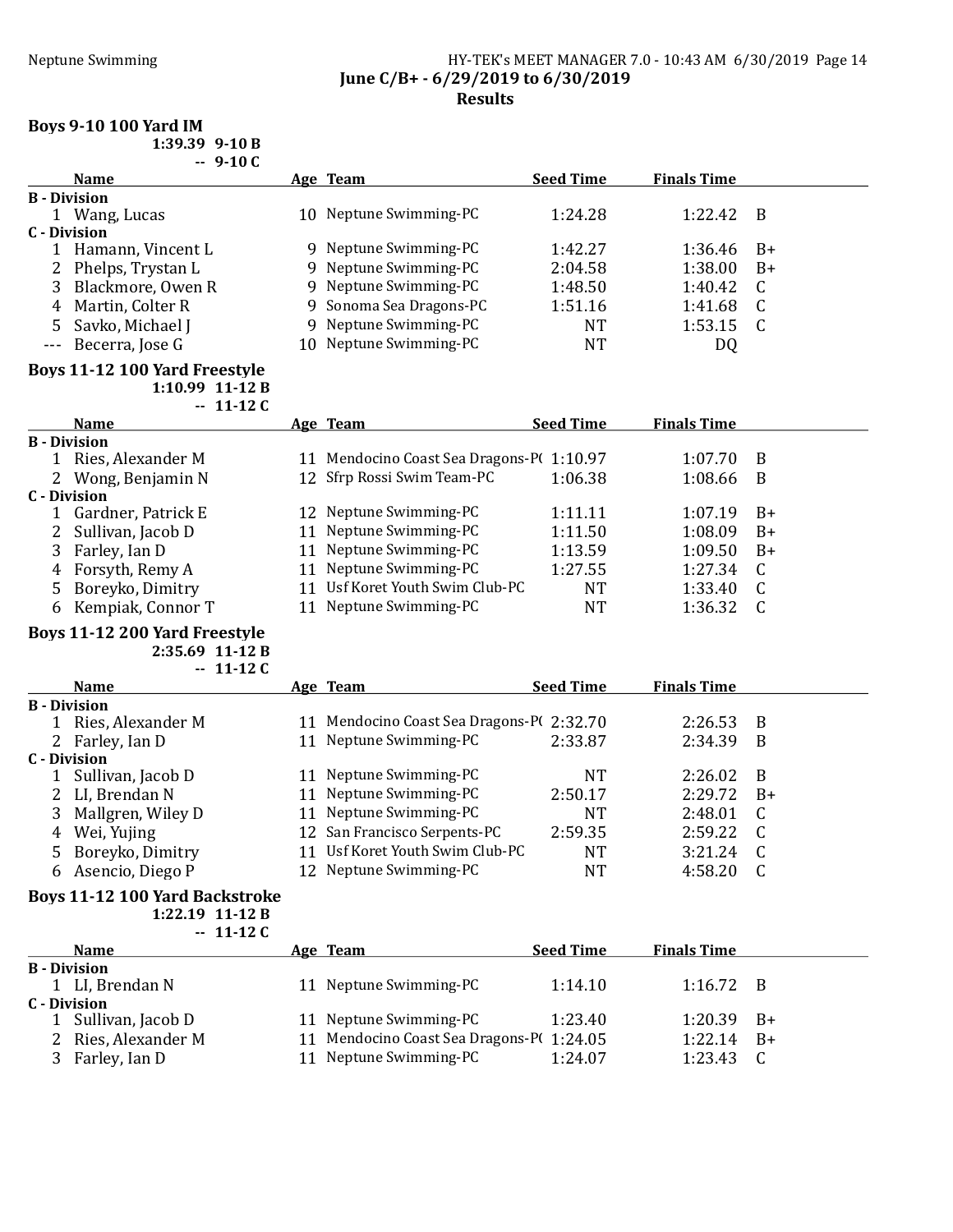# Neptune Swimming HY-TEK's MEET MANAGER 7.0 - 10:43 AM 6/30/2019 Page 15 June C/B+ - 6/29/2019 to 6/30/2019

# Results

|         | C - Division  (Boys 11-12 100 Yard Backstroke) |    |                                   |                  |                    |      |  |  |  |
|---------|------------------------------------------------|----|-----------------------------------|------------------|--------------------|------|--|--|--|
|         | <b>Name</b>                                    |    | Age Team                          | <b>Seed Time</b> | <b>Finals Time</b> |      |  |  |  |
| 4       | Wei, Yujing                                    |    | 12 San Francisco Serpents-PC      | 1:31.92          | 1:23.81            | C    |  |  |  |
| 5       | Mallgren, Wiley D                              |    | 11 Neptune Swimming-PC            | <b>NT</b>        | 1:25.32            |      |  |  |  |
| 6       | Kwan, Dharan Z                                 |    | 12 Otter Swim Club-PC             | NT               | 1:32.88            | C    |  |  |  |
|         | Boreyko, Dimitry                               |    | 11 Usf Koret Youth Swim Club-PC   | NT               | 1:52.71            | C    |  |  |  |
| $- - -$ | Asencio, Diego P                               |    | 12 Neptune Swimming-PC            | NT               | <b>NS</b>          |      |  |  |  |
|         | <b>Boys 11-12 100 Yard Breaststroke</b>        |    |                                   |                  |                    |      |  |  |  |
|         | $1:32.49$ 11-12 B                              |    |                                   |                  |                    |      |  |  |  |
|         | $-11-12C$                                      |    |                                   |                  |                    |      |  |  |  |
|         |                                                |    |                                   |                  |                    |      |  |  |  |
|         | <b>Name</b>                                    |    | Age Team                          | <b>Seed Time</b> | <b>Finals Time</b> |      |  |  |  |
|         | <b>C</b> - Division                            |    |                                   |                  |                    |      |  |  |  |
|         | Wei, Yujing                                    |    | 12 San Francisco Serpents-PC      | 1:34.50          | 1:27.76            | $B+$ |  |  |  |
|         | Kwan, Dharan Z                                 | 12 | Otter Swim Club-PC                | 1:42.20          | 1:36.54            | C    |  |  |  |
| 3       | Sullivan, Jacob D                              |    | 11 Neptune Swimming-PC            | 1:39.09          | 1:38.30            | C    |  |  |  |
| 4       | Ries, Alexander M                              |    | 11 Mendocino Coast Sea Dragons-PO | <b>NT</b>        | 1:43.76            | C    |  |  |  |
| 5.      | Forsyth, Remy A                                |    | 11 Neptune Swimming-PC            | 1:44.44          | 1:46.75            | C    |  |  |  |
| 6       | Mallgren, Wiley D                              |    | 11 Neptune Swimming-PC            | NT               | 1:50.53            | C    |  |  |  |
|         | Boreyko, Dimitry                               | 11 | Usf Koret Youth Swim Club-PC      | NT               | 1:52.76            | C    |  |  |  |

# Boys 11-12 100 Yard Butterfly

1:23.29 11-12 B  $-11-12C$ 

|              | <b>Name</b>           |    | Age Team                                 | <b>Seed Time</b> | <b>Finals Time</b> |    |
|--------------|-----------------------|----|------------------------------------------|------------------|--------------------|----|
|              | <b>B</b> - Division   |    |                                          |                  |                    |    |
|              | Wong, Benjamin N      |    | 12 Sfrp Rossi Swim Team-PC               | 1:09.94          | 1:13.90            | -B |
|              | 2 Ries, Alexander M   |    | 11 Mendocino Coast Sea Dragons-P(1:19.23 |                  | 1:14.01            | B  |
| C - Division |                       |    |                                          |                  |                    |    |
|              | Farley, Ian D         |    | 11 Neptune Swimming-PC                   | NT               | 1:32.50            | C. |
|              | 2 Boreyko, Dimitry    | 11 | Usf Koret Youth Swim Club-PC             | NT               | 1:52.64            |    |
|              | --- Kempiak, Connor T |    | 11 Neptune Swimming-PC                   | <b>NT</b>        | DQ                 |    |

### Boys 11-12 200 Yard IM

2:57.59 11-12 B  $-11-12C$ 

|              | <b>Name</b>          | Age Team                                 | <b>Seed Time</b> | <b>Finals Time</b> |      |
|--------------|----------------------|------------------------------------------|------------------|--------------------|------|
| C - Division |                      |                                          |                  |                    |      |
|              | Ries, Alexander M    | 11 Mendocino Coast Sea Dragons-P(3:08.14 |                  | 2:51.27            | $B+$ |
|              | 2 Gardner, Patrick E | 12 Neptune Swimming-PC                   | NT               | 2:51.39            | B    |
|              | 3 Sullivan, Jacob D  | 11 Neptune Swimming-PC                   | 3:03.43          | 2:55.57            | $B+$ |
|              | --- Boreyko, Dimitry | 11 Usf Koret Youth Swim Club-PC          | NT               | DQ                 |      |
|              | --- Farley, Ian D    | 11 Neptune Swimming-PC                   | 2:57.76          | DQ                 |      |

# Boys 13-14 100 Yard Freestyle

1:05.59 13-14 B  $-13-14C$ 

|              | Name                | <u>Age Team</u>          | <b>Seed Time</b> | <b>Finals Time</b> |      |
|--------------|---------------------|--------------------------|------------------|--------------------|------|
|              | <b>B</b> - Division |                          |                  |                    |      |
|              | McCaw, Greyson T    | 14 Sonoma Sea Dragons-PC | 53.94            | 53.29              | - B  |
|              | 2 Forsyth, Hayden M | 13 Neptune Swimming-PC   | 1:02.47          | 59.95              | - B  |
| C - Division |                     |                          |                  |                    |      |
|              | Clark, Alister Q    | 14 Neptune Swimming-PC   | 1:07.49          | 1:01.61            | $B+$ |
|              | Singkeo, Kailon C   | 14 Neptune Swimming-PC   | 1:17.07          | 1:03.72            | $B+$ |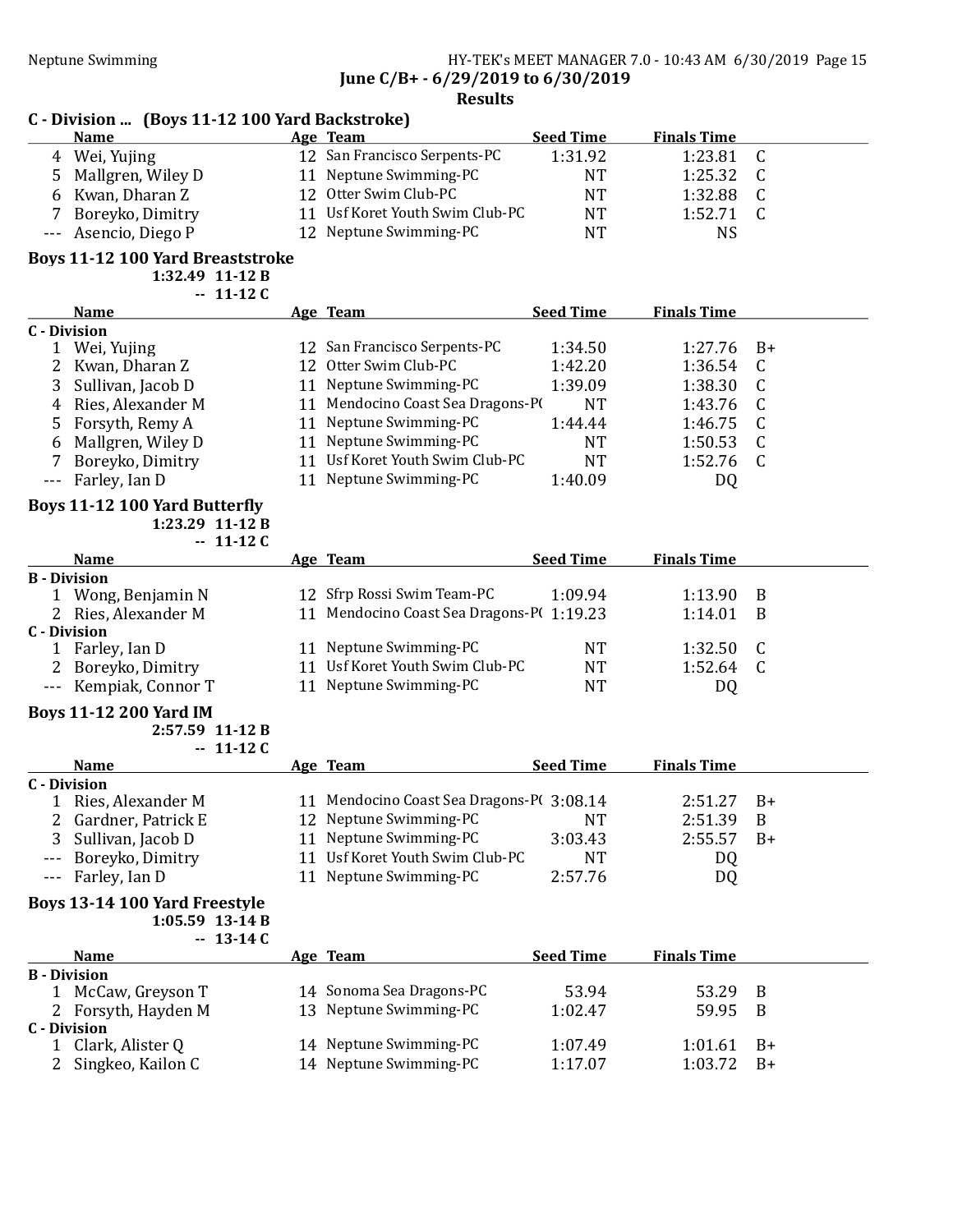# Neptune Swimming HY-TEK's MEET MANAGER 7.0 - 10:43 AM 6/30/2019 Page 16 June C/B+ - 6/29/2019 to 6/30/2019

| C - Division  (Boys 13-14 100 Yard Freestyle)                                   |                                                  |                      |                      |           |
|---------------------------------------------------------------------------------|--------------------------------------------------|----------------------|----------------------|-----------|
| <b>Name</b>                                                                     | Age Team                                         | <b>Seed Time</b>     | <b>Finals Time</b>   |           |
| 3 Kwan, Nicholas A                                                              | 13 Neptune Swimming-PC                           | 1:09.60              | 1:07.01              | C         |
| 4 Hockenberger, William S                                                       | 13 Neptune Swimming-PC                           | 1:14.36              | 1:08.76              | C         |
| Bavdekar, Soham S<br>5.                                                         | 14 Neptune Swimming-PC                           | <b>NT</b>            | 1:20.18              | C         |
| <b>Boys 13-14 100 Yard Backstroke</b><br>1:12.09 13-14 B<br>$-13-14C$           |                                                  |                      |                      |           |
| <b>Name</b>                                                                     | Age Team                                         | <b>Seed Time</b>     | <b>Finals Time</b>   |           |
| <b>B</b> - Division<br>1 McCaw, Greyson T<br><b>C</b> - Division                | 14 Sonoma Sea Dragons-PC                         | 58.25                | 59.42                | B         |
| Clark, Alister Q<br>1                                                           | 14 Neptune Swimming-PC                           | 1:19.57              | 1:14.31              | C         |
| Singkeo, Kailon C                                                               | 14 Neptune Swimming-PC                           | 1:24.56              | 1:18.92              | C         |
| 3 Kwan, Nicholas A                                                              | 13 Neptune Swimming-PC                           | 1:23.47              | 1:22.84              | C         |
| Sun, Ian E<br>4                                                                 | 13 Neptune Swimming-PC                           | <b>NT</b>            | 1:30.37              | C         |
|                                                                                 |                                                  |                      |                      |           |
| <b>Boys 13-14 100 Yard Breaststroke</b><br>1:21.39 13-14 B<br>$-13-14C$         |                                                  |                      |                      |           |
| <b>Name</b>                                                                     | Age Team                                         | <b>Seed Time</b>     | <b>Finals Time</b>   |           |
| <b>C</b> - Division                                                             |                                                  |                      |                      |           |
| 1 Forsyth, Hayden M                                                             | 13 Neptune Swimming-PC                           | 1:24.16              | 1:19.30              | $B+$      |
| 2 Kwan, Nicholas A                                                              | 13 Neptune Swimming-PC                           | 1:28.03              | 1:22.20              | C         |
| 3 Clark, Alister Q                                                              | 14 Neptune Swimming-PC                           | 1:34.91              | 1:24.09              | C         |
| <b>Boys 13-14 100 Yard Butterfly</b><br>$1:11.49$ 13-14 B<br>$-13-14C$          |                                                  |                      |                      |           |
| <b>Name</b>                                                                     | Age Team                                         | <b>Seed Time</b>     | <b>Finals Time</b>   |           |
| <b>C</b> - Division<br>1 Kwan, Nicholas A<br>Hockenberger, William S<br>$- - -$ | 13 Neptune Swimming-PC<br>13 Neptune Swimming-PC | 1:53.39<br><b>NT</b> | 1:32.71<br><b>NS</b> | C         |
|                                                                                 |                                                  |                      |                      |           |
| <b>Boys 13-14 200 Yard IM</b><br>2:39.99 13-14 B<br>$-13-14C$                   |                                                  |                      |                      |           |
| <b>Name</b>                                                                     | Age Team                                         | <b>Seed Time</b>     | <b>Finals Time</b>   |           |
| <b>B</b> - Division                                                             |                                                  |                      |                      |           |
| McCaw, Greyson T<br>1                                                           | 14 Sonoma Sea Dragons-PC                         | 2:12.38              | 2:10.09              | B         |
| 2 Forsyth, Hayden M                                                             | 13 Neptune Swimming-PC                           | 2:38.64              | 2:32.32              | B         |
| <b>C</b> - Division                                                             | 14 Neptune Swimming-PC                           |                      |                      |           |
| Clark, Alister Q<br>1                                                           | 13 Neptune Swimming-PC                           | 2:53.00              | 2:37.86<br>2:52.37   | $B+$<br>C |
| Kwan, Nicholas A<br>2                                                           | 13 Neptune Swimming-PC                           | 3:02.55              |                      |           |
| Hockenberger, William S                                                         |                                                  | 3:26.84              | DQ                   |           |
| Men 15-16 100 Yard Freestyle<br>$1:02.89$ 15-16 B<br>$-15-16C$                  |                                                  |                      |                      |           |
| <b>Name</b>                                                                     | Age Team                                         | <b>Seed Time</b>     | <b>Finals Time</b>   |           |
| <b>B</b> - Division                                                             |                                                  |                      |                      |           |
| Levin, Anton<br>1                                                               | 15 Usf Koret Youth Swim Club-PC                  | 55.00                | 56.49                | B         |
| Gordon, Jake C                                                                  | 15 Neptune Swimming-PC                           | 1:00.21              | 58.72                | B         |